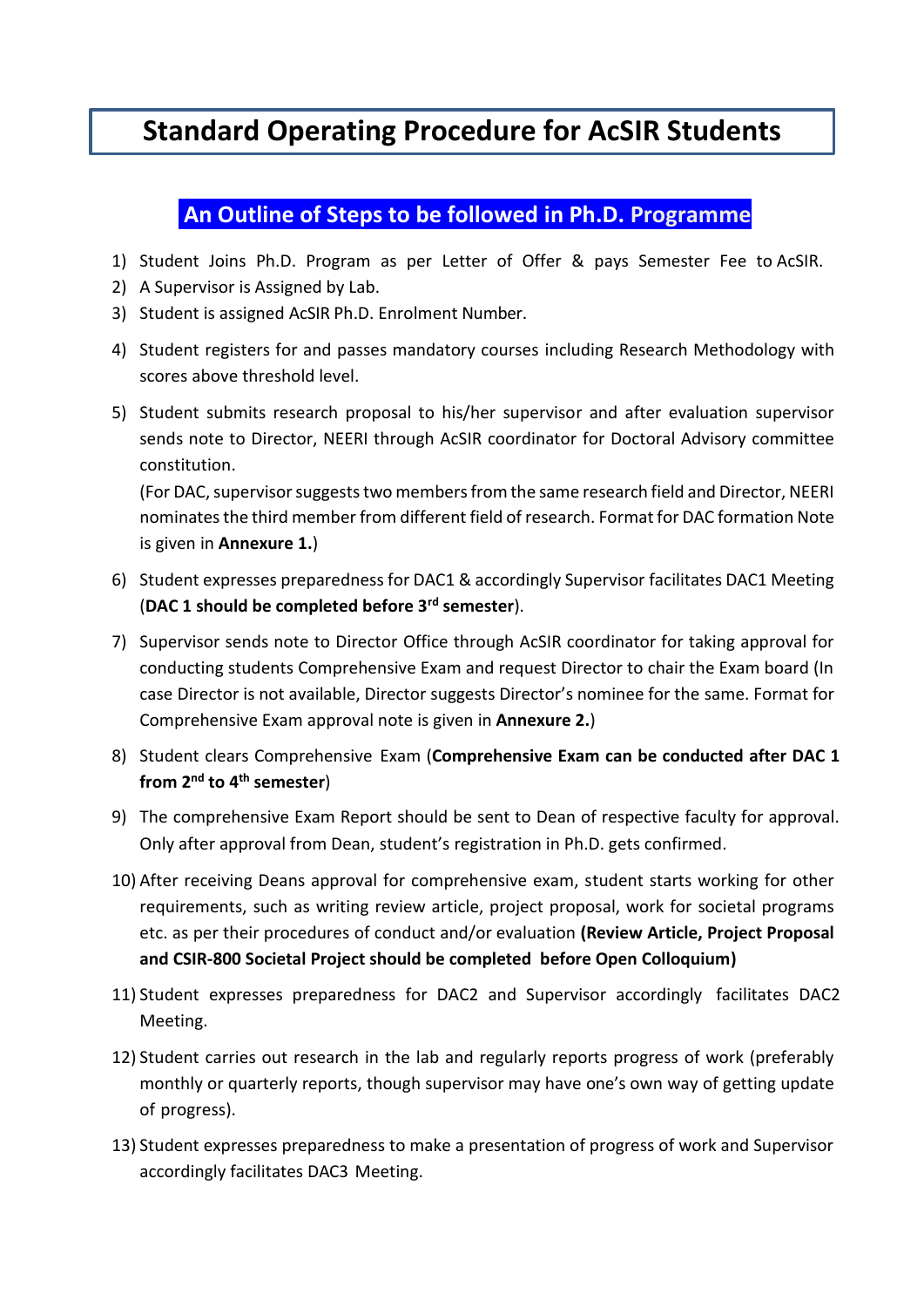- 14) Students complete the doctoral thesis research work including implementation of suggestions made at DAC2 and DAC3 meetings, discusses with Supervisor and, if concurred by Supervisor, requests DAC4 (Thesis Seminar/Open Colloquium) and accordingly, Supervisor facilitates conduct of DAC4.
- 15) If DAC4 is successful, Student submits synopsis for Ph.D. thesis and then proceeds to Writing Ph.D. Thesis.
- 16) Thesis work is a guided research carried out under the supervision of the guide and hence the Thesis draft must be submitted to Supervisor for corrections if any.
- 17) The thesis draft has been seen/fully marked by the guide, Student revisits/revises/rewrites his/her doctoral thesis draft in light of the markings, suggestions, comments of the supervisor and submits revised draft for checking (this step may have more than one cycle of actions).
- 18) If the revision(s) in draft and/or responses of the student are up to the satisfaction of the Supervisor, student proceeds for Printing of Thesis and then submission of thesis in compliances of all documents including having regularly paid all Semester Fees. Checklist of thesis submission documents is given in **Annexure 3**.
- 19) For thesis submission, a prior publication of at least one research paper in an SCI Journal is required. It is mandatory to include AcSIR affiliation in research paper.
- 20) Student signs the thesis, gets countersigns of Supervisor, gets approval of Director of Lab and Submits to AcSIR (at Lab Level AcSIR Office- Coordinator AcSIR). (**The Ph. D. thesis can be submitted any time within six months after clearing the DAC IV through Open Colloquium**.)
- 21) Coordinator, AcSIR communicates Supervisor-suggested panel of examiners as well as all other documents as per stipulated Check-List to AcSIR HQ for verification.
- 22) If found full compliant, AcSIR HQ communicates Panel of Examiners to Respective Dean/Associate Dean for determining examiners from amongst the list or others by his/her own knowledge of relevance.
- 23) Coordinator sends thesis to the examiners for evaluation.
- 24) If reports recommend acceptance of thesis, Oral Examination Board (OEB) is constituted (Reports from at least two examiners is mandatory for conducting Oral Examination)
- 25) Coordinator in consultation with AcSIR HQ schedules Viva-Voce Exam.
- 26) Successful defence (including addressing/response to questions/ suggestions/explanations/ incorporation of suggestions etc., depending upon their nature) of thesis at Viva-Voce and its approval by the Chairman, Senate (Director, AcSIR) on recommendation of the concerned Dean leads to AcSIR HQ's official process for issuance of Provisional Degree and award of Final degree.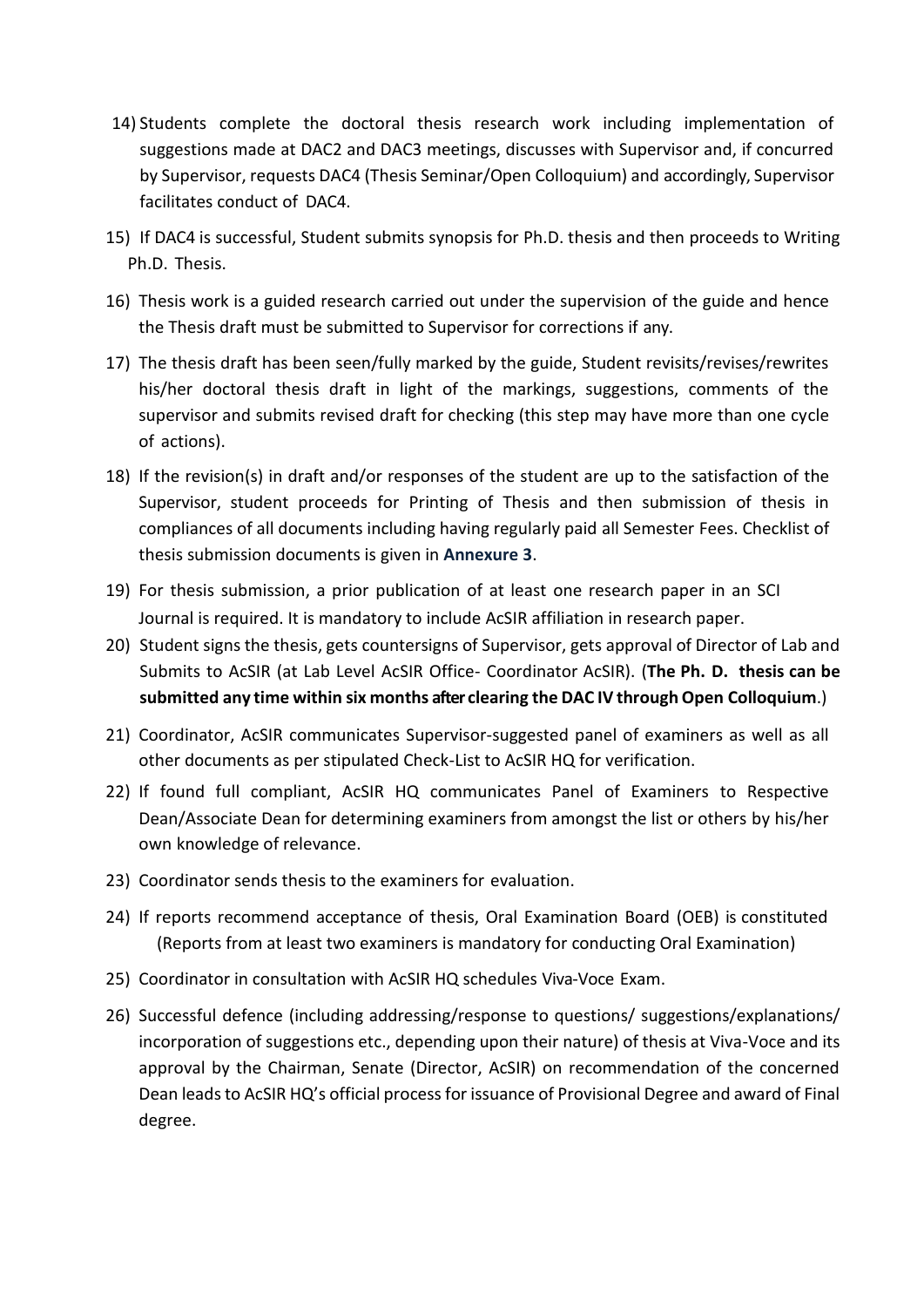#### **Notes**

- *(a) There are some timelines also amongst these steps/stages/step to step transitions etc. for such and other micro-details extant rules/provisions of AcSIR apply.*
- *(b) CSIR-NEERI has an Institutional Academic Committee Chaired by Director of the lab or his/her nominee at the level of Professor to in situ monitor, oversee and improve quality of academic activities/affairs as well as address collateral issues, obstacles minor aberration etc., before they can be referred to AcSIRHQ.*
- *(c) All publications out of research work contained in an AcSIR Thesis must have AcSIR as Affiliation of Student as well as of Supervisor (alongwith CSIR affilliation).*
- *(d) IP of thesis work belongs to CSIR but copyright of the thesis rests with AcSIR. Therefore, after successful viva, student must assign copyright of the thesis to AcSIR.*
- *(e) Date of award in the degree is the date of approval by the Chairman,Senate.*
- *(f) These are guidelines of abstract nature for understanding of the students and supervisors. For more detailed guidelines and information, please follow AcSIR website through link*  <http://acsir.res.in/>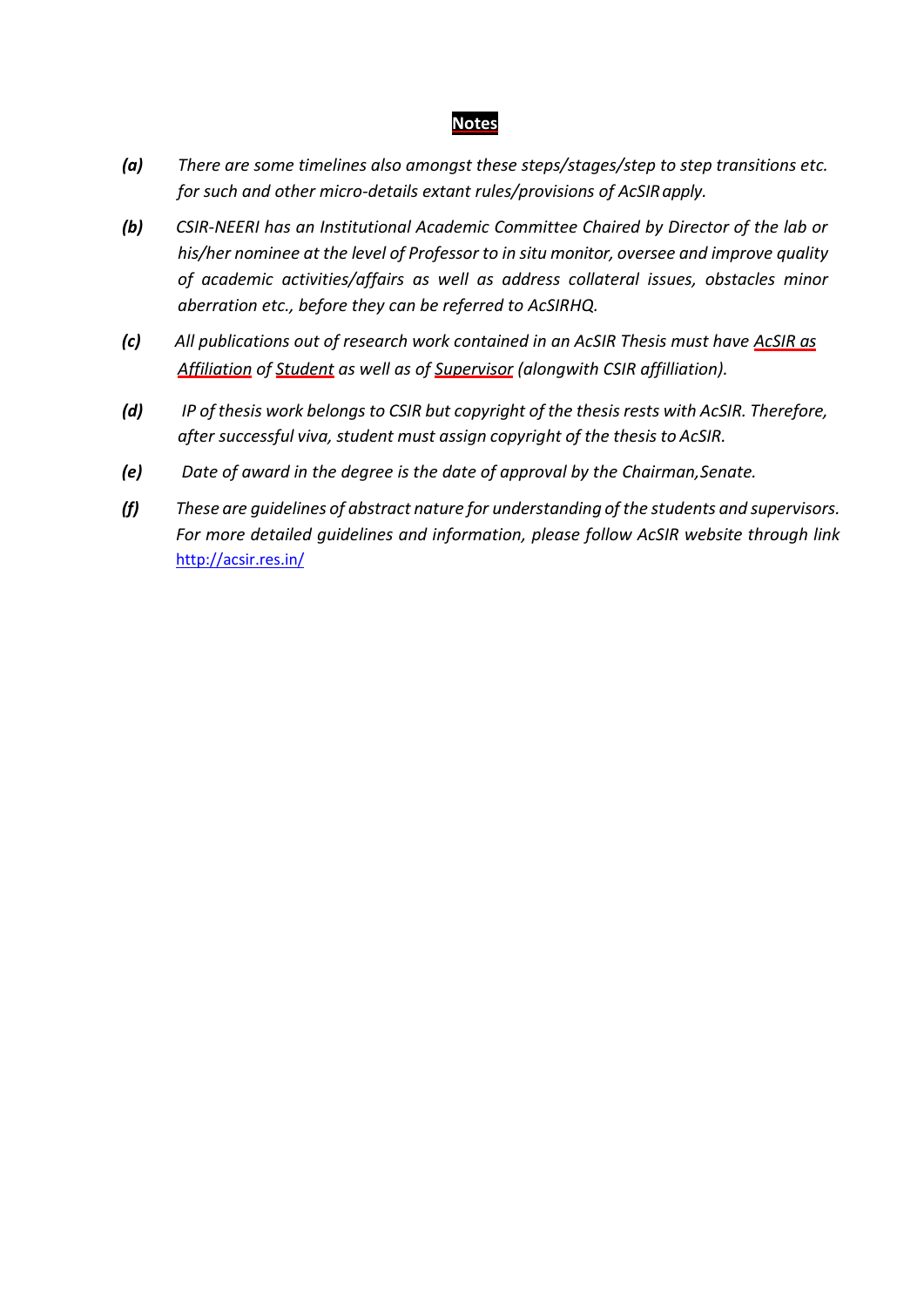## **General Academic Calendar**

The admissions to the academic programs of AcSIR at CSIR-NEERI are generally made twice in an academic year, in January and August semester sessions. The general academic calendar, common to all academic programs, is given below:

| Sl. No | Activity                     | <b>January Session</b>                                | <b>August Session</b>                                   |  |
|--------|------------------------------|-------------------------------------------------------|---------------------------------------------------------|--|
| i)     | <b>Fnrollment</b>            | 2 <sup>nd</sup> Monday-Tuesday of January             | 2 <sup>nd</sup> Monday-Tuesday of<br>August             |  |
| ii)    | Session begins               | 2 <sup>nd</sup> Friday of January                     | 2 <sup>nd</sup> Friday of August                        |  |
| iii)   | Mid Semester Exams           | 2 <sup>nd</sup> week of March<br>(Monday to Saturday) | 2 <sup>nd</sup> week of October<br>(Monday to Saturday) |  |
| iv)    | <b>Session Ends</b>          | 1 <sup>st</sup> Friday of May                         | 1 <sup>st</sup> Friday of December                      |  |
| v)     | <b>End Semester Exams</b>    | 2 <sup>nd</sup> Week of May<br>(Monday to Friday)     | 2 <sup>nd</sup> Week of December<br>(Monday to Friday)  |  |
| vi)    | <b>Grades Finalization</b>   | 2 <sup>nd</sup> Friday of June                        | 1 <sup>st</sup> Monday of January                       |  |
| vii)   | <b>Publication of Grades</b> | 3 <sup>rd</sup> Friday of June                        | 2 <sup>nd</sup> Monday of January                       |  |

*@ This table is only indicative and the exact dates would be notified separately, before the beginning of each semester*

## **Joining/Continuation in an Academic program**

Joining dates of new students will be updated on AcSIR website along with selection list.

New students joining academic program should pay their fees before  $31^{st}$  December and  $31^{st}$  July for January and August Session respectively.

A Ph.D. student, who is already enrolled in AcSIR and wishes to continue his/her course of study in a semester, must fill-up and submit the Semester Academics Continuation Commitment (SACC) Form at the beginning of every semester. The SACC Form is required to be duly filled and signed by each student with counter-signatures of his/her Supervisor and submitted to AcSIR (by email to sacc@acsir.res.in) along with a documentary evidence of having paid the Semester Tuition-Fee by the last due date. Ph.D. students, enrolled under AcSIR, who do not timely submit their SAAC form along with the documentary evidence of the tuition-fee payment cannot undertake any academic activities (including, course work, DAC, thesis submission, etc) during that semester.

Last date for submitting the SAAC forms for already enrolled students along-with documentary evidence of tuition fee payment : August 31 (August-Semester) & January 31 (January-Semester).The tuition fee has to be remitted to AcSIR through AcSIR-SBI Collect Portal ONLY. Any direct payment to AcSIR bank account shall not be considered.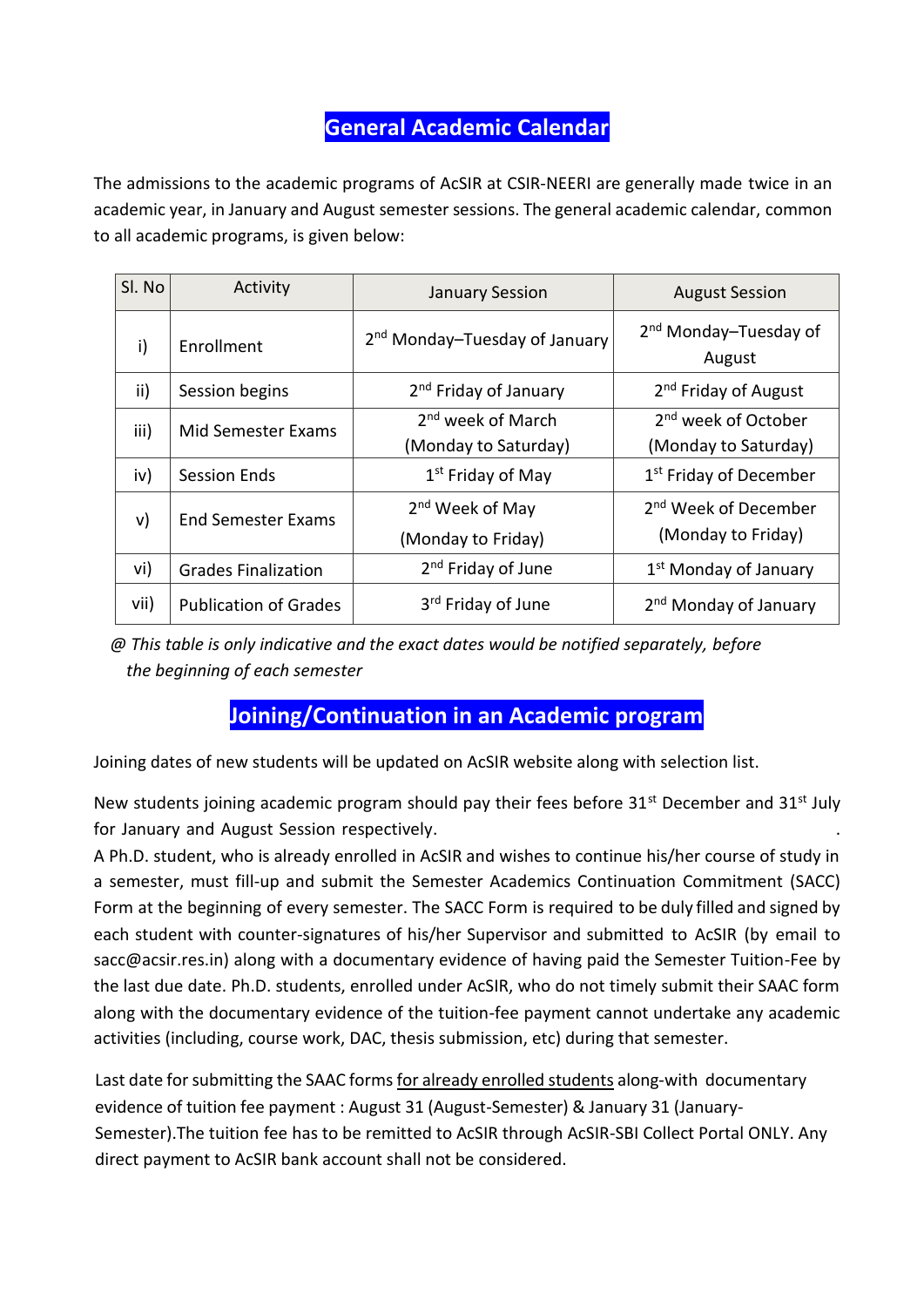## **Minimum Residence, Maximum Duration and Academic Requirements**

The following table lists the minimum residence, maximum duration allowed in the program and credit requirements in the various academic programs of AcSIR :

| Program                                                                     | <b>Number of Credits</b> |                            |                                 |                                        |                            |              | <b>Minimum</b><br>residency | <b>Period of</b><br>completion<br>(in years) |                |
|-----------------------------------------------------------------------------|--------------------------|----------------------------|---------------------------------|----------------------------------------|----------------------------|--------------|-----------------------------|----------------------------------------------|----------------|
|                                                                             | <b>Course</b><br>work    | <b>Project</b><br>Proposal | <b>Review</b><br><b>Article</b> | <b>Research/Project</b>                | <b>Societal</b><br>Program | <b>Total</b> | in.<br>program              | <b>Min</b>                                   | Max.           |
| Ph.D.<br>(Sciences)                                                         | 12                       | $\overline{2}$             | $\overline{2}$                  | Completion of thesis                   | $\overline{4}$             | 20           | Full-time                   | $\overline{3}$                               | 6              |
| <b>Ph.D Sciences</b><br>(Industry<br>Sponsorship)                           | 8                        | $\overline{2}$             | $\overline{2}$                  | Completion of thesis                   | 4                          | 16           | 1 semester                  | $\overline{3}$                               | 6              |
| M.Tech                                                                      | 32                       |                            |                                 | Mini-project: 4;<br>Thesis/project: 24 |                            | 60           | Full-time                   | $\overline{2}$                               | $\overline{3}$ |
| M.Tech (part-<br>time)                                                      | 32                       |                            |                                 | Mini-project: 4;<br>Thesis/project: 24 |                            | 60           | <b>NA</b>                   | $\overline{3}$                               | 5              |
| M.Tech<br>(external)                                                        | 32                       |                            |                                 | Mini-project: 4;<br>Thesis/project: 24 |                            | 60           | $\overline{2}$<br>semesters | 3                                            | 5              |
| <b>Integrated Dual</b><br><b>Degree</b><br>Program in<br><b>Engineering</b> | 32                       | $\overline{2}$             | $\overline{2}$                  | Mini-project: 4;<br>Thesis/project: 24 | 4                          | 60           | Full-time                   | 3                                            | 6              |
| <b>PhD Program</b><br>in Engineering                                        | 8                        | $\overline{2}$             | $\overline{2}$                  | Completion of thesis                   | $\overline{4}$             | 16           | Full-time                   | 3                                            | 6              |
| <b>PhD Program</b><br>in Engineering<br>(part-time)                         | 8                        | $\overline{2}$             | $\overline{2}$                  | Completion of thesis                   | 4                          | 16           | <b>NA</b>                   | $\overline{3}$                               | 8              |
| <b>PhD Program</b><br>in Engineering<br>(external)                          | 8                        | $\overline{2}$             | $\overline{2}$                  | Completion of thesis                   | 4                          | 16           | 1 semester                  | 3                                            | 8              |

An orientation program will be conducted for every new batch and the course work as per the faculty will be circulated among students.

Ph.D. students are expected to complete the course work in  $1<sup>st</sup>$  and  $2<sup>nd</sup>$  semester only.

AcSIR Coordinator in consultation with Director, NEERI will allot supervisor for each student.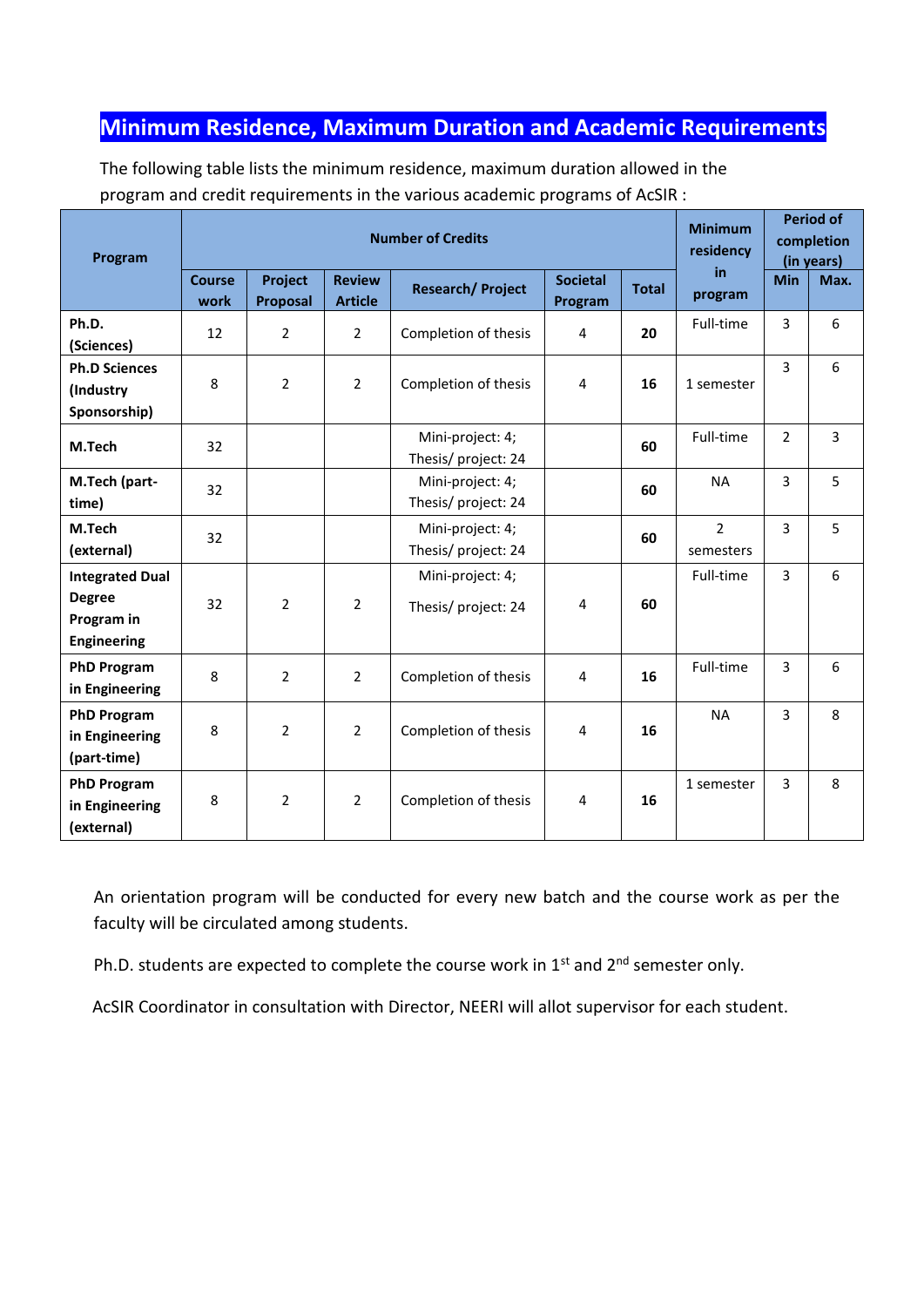## **Examination & Evaluation procedures for Thesis work**

## **MASTER'S THESIS WORK**

a. The thesis Oral Examination Board (OEB) for each student shall be constituted by the Director of the laboratory on the recommendation of the Coordinator and the thesis supervisor.

The OEB shall have a minimum of three members:

- One examiner from same field of research,
- One examiner from areas other than the candidate's field of research and
- The thesis supervisor(s).
- b. The candidate, at the earliest, would be allowed to submit the thesis two weeks before the completion of the fourth semester (middle of April) with recommendation of the thesis supervisor(s).
- c. The last allowable date for submission of the Master's Thesis is  $15<sup>th</sup>$  May of every calendar year.
- d. The candidate shall present his thesis work physically in the colloquium in presence of the OEB members.
- e. The notification of the open seminar would be circulated by the thesis supervisor in consultation with members of the OEB.
- f. The candidate is considered to have passed the oral examination if all the OEB members consider that the performance of the candidate is satisfactory with award of grades C+ or above.
- g. Based on the presentation and responses to the questions raised during oral examinations, the committee may recommend re-submission of the thesis (at most once) after incorporating the suggestions made by the committee for evaluation.
- h. In the rescheduled oral examination, the OEB must declare the candidate either to have passed or failed with award of appropriate grades. There shall not be any recommendation for third oral examination.
- i. The grading system to be followed during evaluation of thesis work for Masters is illustrated below:

| <b>Letter Grade</b> | Performance    | <b>Numerical Value</b> |
|---------------------|----------------|------------------------|
| A+                  | Outstanding    | 1υ                     |
|                     | Excellent      |                        |
| B+                  | Very Good      |                        |
|                     | Good           |                        |
|                     | Fair           |                        |
|                     | Unsatisfactory |                        |

- j. Last date for evaluation of the Masters project at Lab end is  $15<sup>th</sup>$  June of every calendar year.
- k. Last date for submission of all results to AcSIR by the Coordinator is 30<sup>th</sup> June of every calendar year.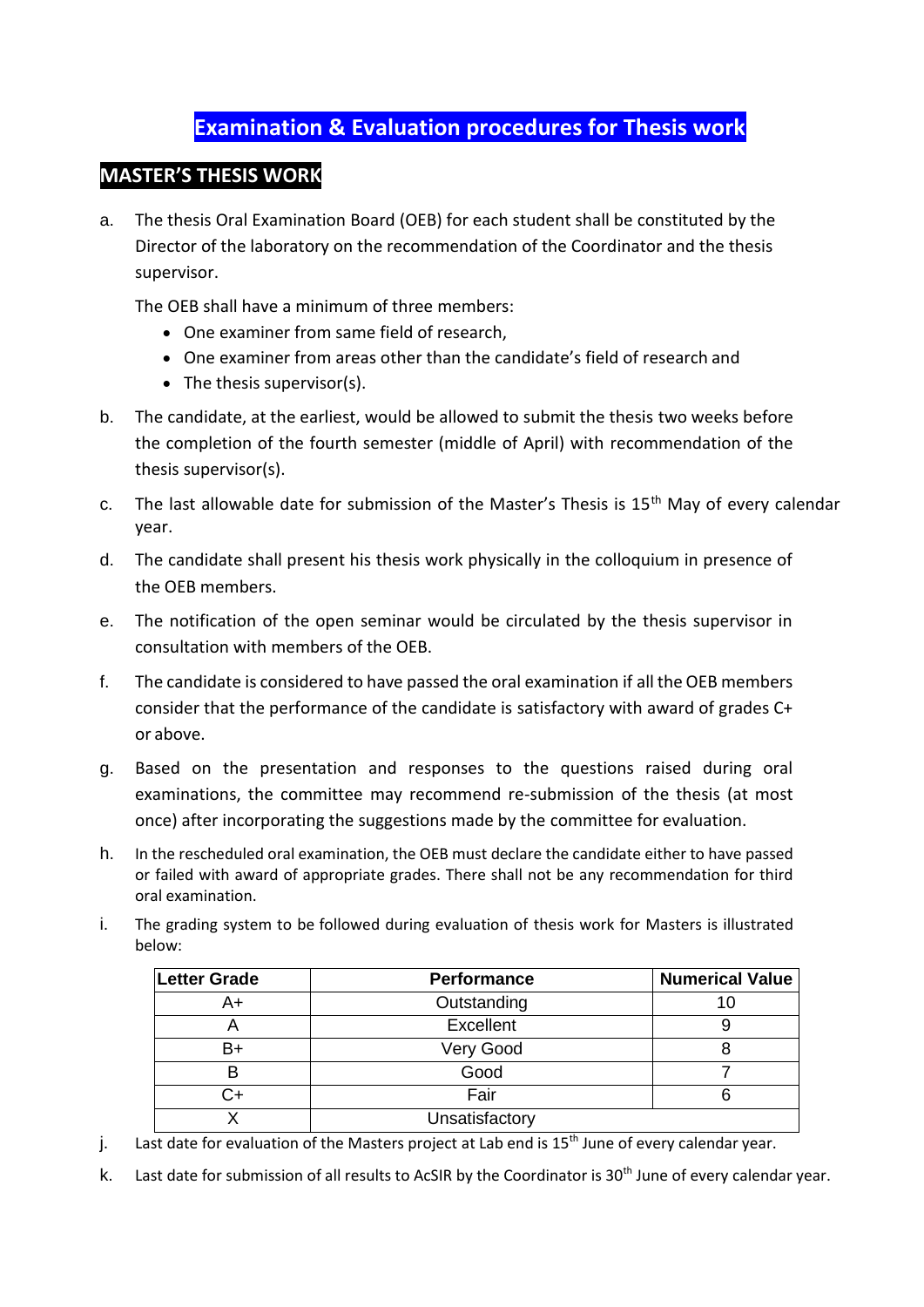## **Ph.D. THESIS WORK**

Once a student completes compulsory coursework, Student submits research proposal to his/her supervisor and after evaluation supervisor sends note for Doctoral Advisory committee formation to Director, NEERI through AcSIR coordinator.

(Format for DAC formation Note is given in **Annexure 1**)

## **Composition of the Doctoral Advisory Committee (DAC):**

Thesis supervisor(s), who shall also be the Convener.

Two members from the same research area as recommended by the supervisor(s) One member nominated by the Director of the Institute from different field ofresearch.

#### **Responsibilities of DAC will be as follow:**

- Review the research proposal and finalize his/her topic of research.
- Guide the student to develop the study design and methodology of his/her research.
- Identify the course(s) that s/he may have to take. In absence of DAC, the PhD Supervisor shall advise on the courses to be taken by the student and inform the Coordinator, which would be subsequently need to be ratified by the DAC.
- Periodically review and assist in the progress of his/her research work

The Ph.D student shall appear before the DAC at least once a year to make a presentation of the progress of his/her work for evaluation and further guidance. The proceeding of the DAC meetings shall be recorded in a specified format of a DAC report *(as given in the AcSIR website under menu - "Forms")* and sent to the respective Dean for verification by the AcSIR Laboratory Coordinator. All the verified reports have to be forwarded to the AcSIR-HQ for archiving.

In case the progress of the Ph.D student is unsatisfactory, the DAC shall record the reasons of the same and suggest corrective measures. If the Ph.D. student fails to implement these corrective measures in a specified time-frame, the DAC may recommend the cancellation of his enrolment/registration to the concerned Dean after the approval of the Laboratory Director. The decision of the Director, AcSIR shall be final in this matter.

The students are also encouraged to informally interact with the DAC members for guidance and advise pertaining to their research.

The DAC would also recommend the Ph.D. student for his/her comprehensive examination as well for submission of the thesis.

The Supervisor, who is also the convener of the DAC, will be responsible for timely conducting the DAC meetings and submitting the DAC reports to the AcSIR Laboratory Coordinator.

**In exceptional cases, a minimum of at least two months gap has to be mandatorily maintained between any two consecutive DAC meetings.**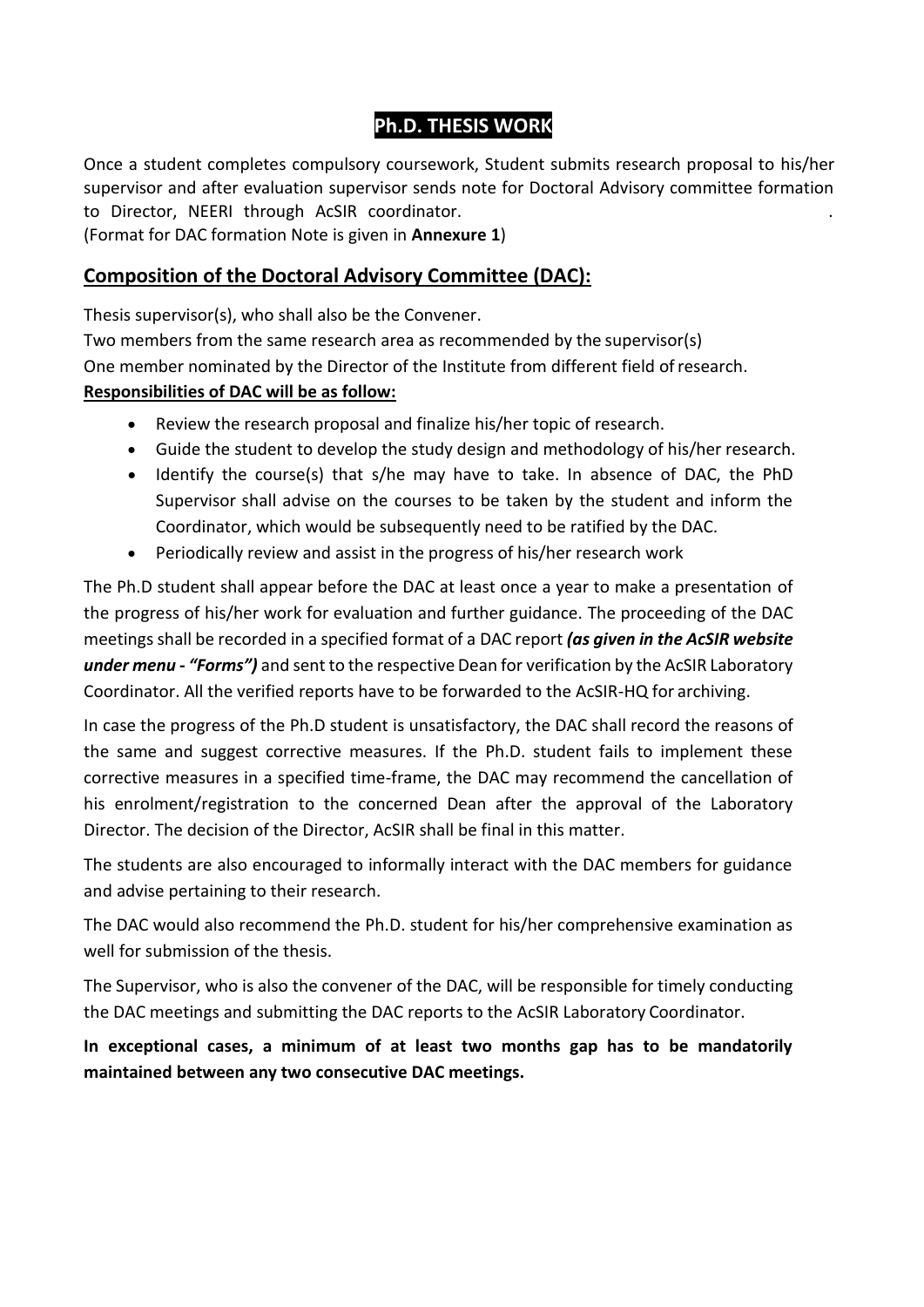#### **In general, the functions of the DAC are summarized in the table below:**

| DAC.           | Objective of the DAC                      | Time frame                                    |
|----------------|-------------------------------------------|-----------------------------------------------|
|                |                                           |                                               |
| No.            |                                           |                                               |
|                | Discussion on the topic of research to be | Before the end of Third Semester              |
|                | pursued, questions to be addressed, etc.  |                                               |
| Ш.             | Finalization of the Ph.D. proposal        | Within 6 months of the Comprehensive exam     |
| $\mathbf{III}$ | Monitoring the progress of the student    | Before the end of 6 <sup>th</sup> Semester    |
| IV             | Ph.D. colloquium (Open Seminar)           | Minimum two weeks before submission of thesis |
|                |                                           |                                               |

### **Comprehensive Examination**

- a. A student is eligible to appear for the Comprehensive Examination only after he/she has successfully completed the compulsory course requirements (minimum 12 credits, including the mandatory Research Methodology course) with more than the minimumCGPA.
- b. Based on the recommendations of the supervisor(s), the Comprehensive examination board would be formed for each student and communicated to the AcSIR-HQ. (Format for the note for the Comprehensive Exam Board is given in **Annexure 2**)
- c. The Comprehensive examination board shall at least include :
	- DAC members
	- Director/Director's nominee, who has demonstrated ability in supervising Ph.D. students.
- d. The candidate in consultation with the DAC shall appear for the Comprehensive Examination between his  $2^{nd}$  and  $4^{th}$  semester (after completion of DAC I).
- e. If the candidate fails to clear the Comprehensive Examination in two attempts, his/her enrolment in Ph.D. is liable to be cancelled.
- f. The Comprehensive examination will consist of a presentation by the student followed by a rigorous oral examination. The recommendation of the board would be in only the form of "Cleared" or "Not Cleared".
- g. The student will be allowed to take the comprehensive examination only if he/she has cleared all the AcSIR tuition fees dues.

### **Maximum period of Extension for thesis submission after Open Colloquium**

The time limit for thesis submission, after approval of the synopsis enabling the extension of tenure of completion of PhD beyond six years, will be considered on a case-to-case basis. The guidelines in this regard are as follows:

(i) The PhD thesis can be submitted any time within six months after clearing the DAC IV through Open Colloquium.

(ii) Submission beyond months will require Dean's approval for the requested extension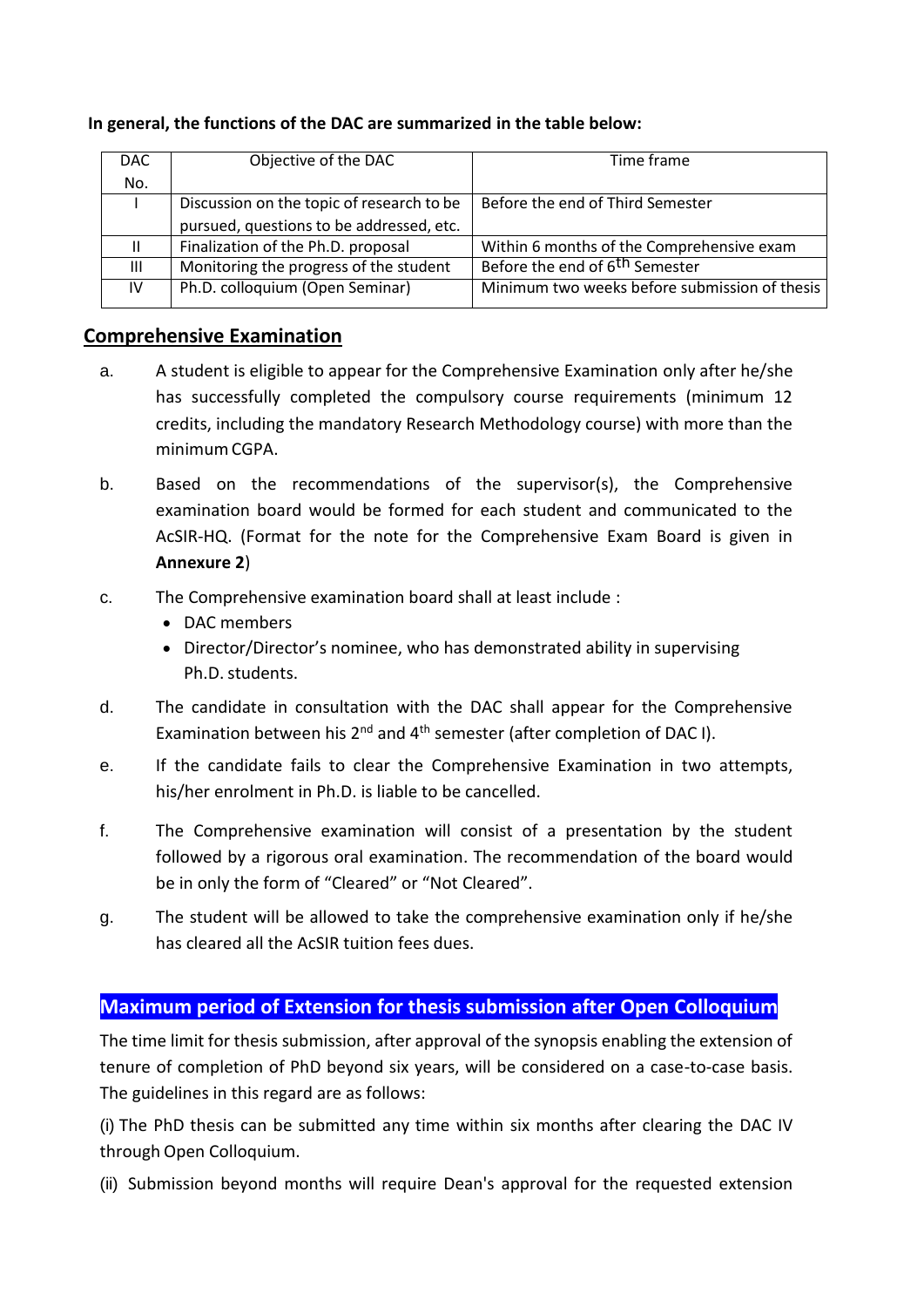period (maximum up to 6 additional months), on the basis of satisfactory reasons for the delay/extension. The permission, if granted, will be recorded at Dean/Associate Dean's level under intimation to the Associate Director (Academic), AcSIR.

(iii) If the thesis is not submitted within one year (i.e., six months of usual time plus six months of extension, if granted) of clearing the Open Colloquium, student will have to request the Chairman, Senate (through the respective Dean) for continuation of the registration before the expiry of the granted period of one year. If such a request of the candidate is admitted, he/she will have to re- appear for Open Colloquium and clear the same within one month and must submit his/her thesis within the next eleven months after the re-clearance of the Open Colloquium.

(iv) No further request for reappearing for the Open Colloquium will be considered.

(v) During this period of special extension of one year, fees payable will be double and four times of the usual semester fee in the follow-up first and second semester, respectively. Further, fee charged will be for full semester(s), even if the period covered is only part of the semester.

All these provisions/relaxations and compliances thereunder must be completed within the period which is permitted (i.e., usually six years from date of enrollment) for completion of degree as per UGC guidelines.

## **Extension of tenure of Ph.D. Thesis submission beyond the prescribed period**

Provision exists for enabling an extension of tenure for the completion of PhD beyond the maximum prescribed period of six years, which would be considered for approval on a on a case-to-case basis.

Such applications of the students, duly signed by the DAC members, have to be forwarded by the AcSIR Laboratory Coordinator to the Associate Director (Academic) and must include a proper justification for the same. The applicant should also mention the monthly plans of action for completion and submission of the thesis. Each case will be considered based on its merit by the AcSIR-Associate

Director (Academic) in consultation with the concerned Dean, and submit his recommendation to the Chairman, Senate.

Further, there exists a provision for a relaxation of upto 2 years in the maximum duration for women candidates and Persons with Disability (more than 40%) as per UGC guidelines 2016. These two years of relaxation period for women candidates will include, Maternity Leave/Child Care Leave, if availed, only once during the entire duration of PhD for up to 240 days.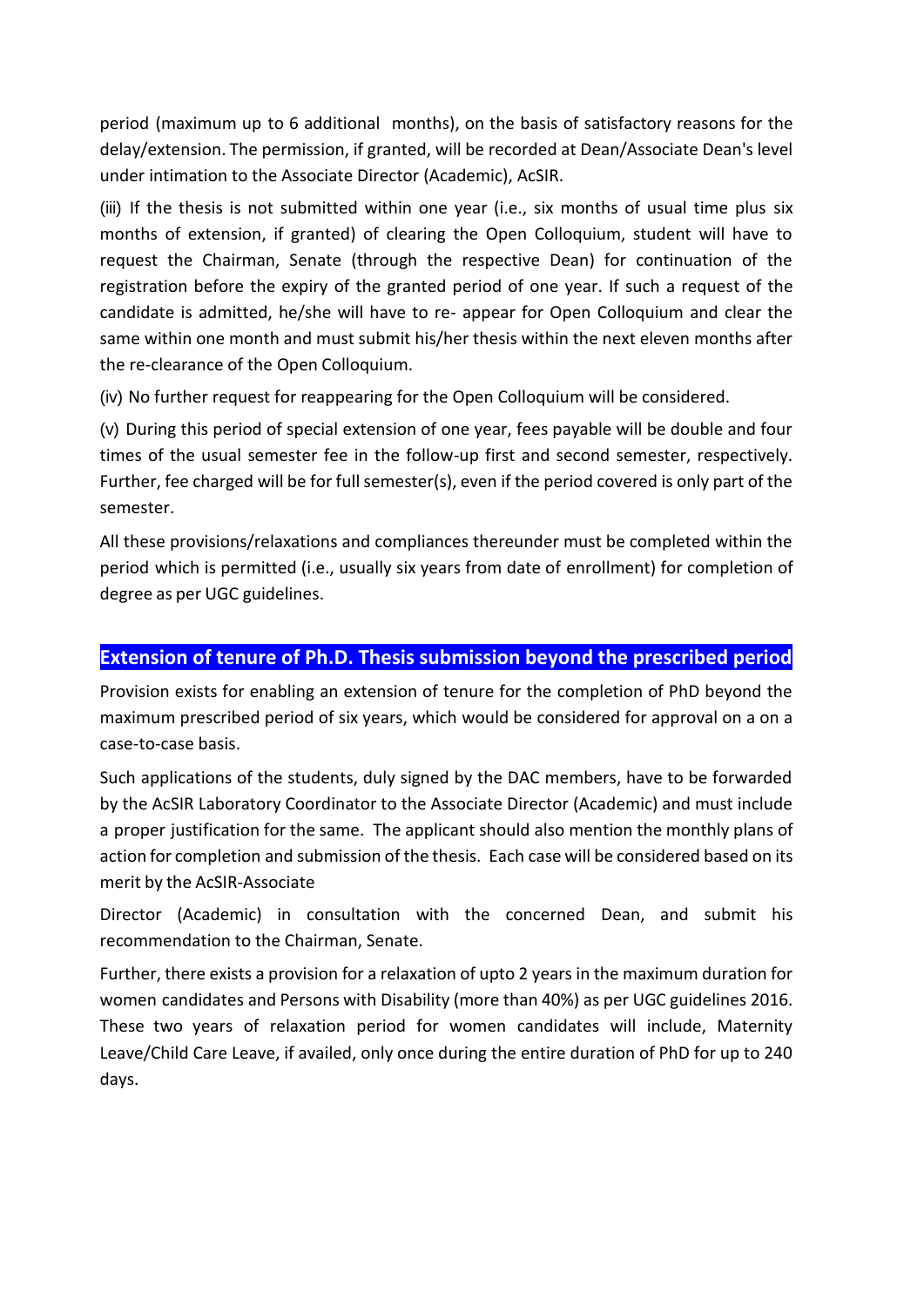## **Change in the Title of the Ph.D. Thesis**

The following are the guidelines pertaining to the change of the title of the Ph.D. Thesis:

- (a) The broad area of the title of the Ph.D. thesis should be finalized by the time the student appears for the comprehensive examination
- (b) Any subsequent request for the change in the thesis title must be reported through the DAC meetings.
- (c) The last and final change in the thesis title will be allowed at the DAC IV (Open Colloquium) of the student and it must receive due approval of the concerned Dean.
- (d) The title provided in the Synopsis (summary of the work) approved by DAC IV will be considered as final title of the thesis.
- (e) Beyond the DAC IV, any request for the change in the title of the thesis will not be entertained unless suggested by the thesis external examiner(s) and is accepted by the competent authority.

## **Taking course outside AcSIR and recognition of Credit**

- Current AcSIR students who are considering taking course(s) at another institution should obtain permission from their guide(s) and Doctoral Advisory Committee (DAC) in advance. The information has to be sent to Associate Director (Academics).
- Guide, DAC and Lab Coordinator shall decide about the credit units of recommended courses with due approval from Associate Director (Academics).
- The guide will ensure the necessary academic requirements out of the course(s) credited elsewhere. Any discrepancy is to be settled in consultation with the Associate Director (Academics).

## **Guidelines for the Mandatory inclusion of AcSIR Affiliation in all publications emanating from the Thesis work**

Any student and/or faculty of AcSIR publishing a paper based on the AcSIR thesis research work of the student and/or the thesis content must mandatorily include their affiliation with the Academy of Scientific and Innovative Research (AcSIR) in the Title page of the paper under the Author lines (in addition to their affiliation with the CSIR institute). This affiliation must be in proper form as per example illustrated below:

Jyoti Yadav<sup>1,2</sup>, Anurag Agarwal<sup>1</sup> and Balaram Ghosh<sup>1,2</sup> *<sup>1</sup>CSIR-National Physical Laboratory, Dr. K.S. Krishnan Marg, New Delhi-110012, India <sup>2</sup>Academy of Scientific and Innovative Research (AcSIR), Ghaziabad- 201002, India*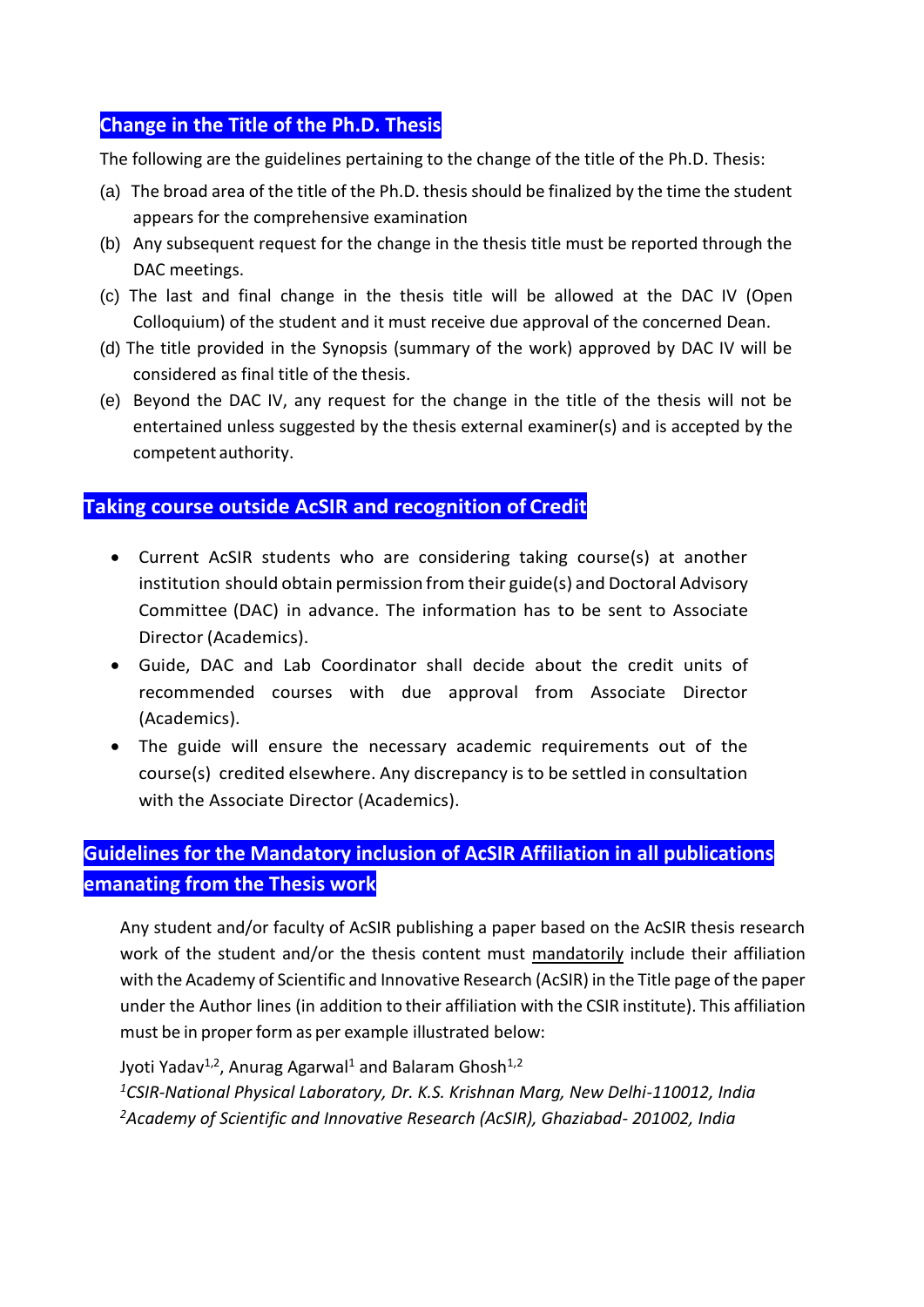*Note: In this case Jyoti Yadav is an AcSIR Student working at CSIR-NPL and Balaram Ghosh is her supervisor and a faculty of AcSIR working at CSIR-NPL. Anurag Agarwal is a scientist/student but not a faculty/student of AcSIR*

Any publication without full compliance to the above form of the affiliation with AcSIR by the student and faculty of AcSIR would not be admitted as a qualifier for fulfilment of their AcSIR PhD thesis submission requirements. Also, any publication emanating from the thesis work of the student at any time without proper AcSIR affiliation (as mentioned above) would be considered as unethical and violative of academic norms and guidelines of AcSIR.

## **Plagiarism Check Report made mandatory for submission of Dissertation or Thesis**

It has been decided to implement the "Plagiarism Check Report", in compliance with the University Grants Commission (Promotion of Academic integrity and Prevention of Plagiarism in Higher Educational Institutions) Regulations, 2018 notified on July 23, 2018. The adoption of the parameters of UGC in this regard as detailed in

[https://www.ugc.ac.in/pdfnews/7771545\\_academic-integrity-Regulation2018.pdf](https://www.ugc.ac.in/pdfnews/7771545_academic-integrity-Regulation2018.pdf)

Submission of a Plagiarism Check Report, through an appropriate licensed software, in compliance with the UGC Regulations 2018 (Gazette Notified in the Gazette of India on July 31, 2018), would be a mandatory requirement for submission of any Masters' Dissertation and Ph.D Thesis from January 01, 2019.

**As per the guidelines plagiarism similarity index should not be more than 10%.**

### **Guidelines for the change of Faculty/School of study within AcSIR**

The following procedure is to be adopted for the change of Faculty/School of Study of AcSIR students from one discipline to another:

- (i) Student seeking change of Faculty/School of study, should apply with justification including consent of the Supervisor and approval of the concerned Lab Director.
- (ii) Deans of both the Faculties should also accord their approvals on the proposed change on the basis of the background of the student and the research work, availability of faculty for guidance in the desired area and recognition and approved coursework of the concerned Lab in the new area (Faculty) of research.
- (iii) Approvals of the Deans of the two concerned Faculties at AcSIR have to be obtained through the Lab Coordinator.
- (iv) All documents in a compiled manner is to be forwarded to AcSIR for obtaining approval of the Chairman, Senate.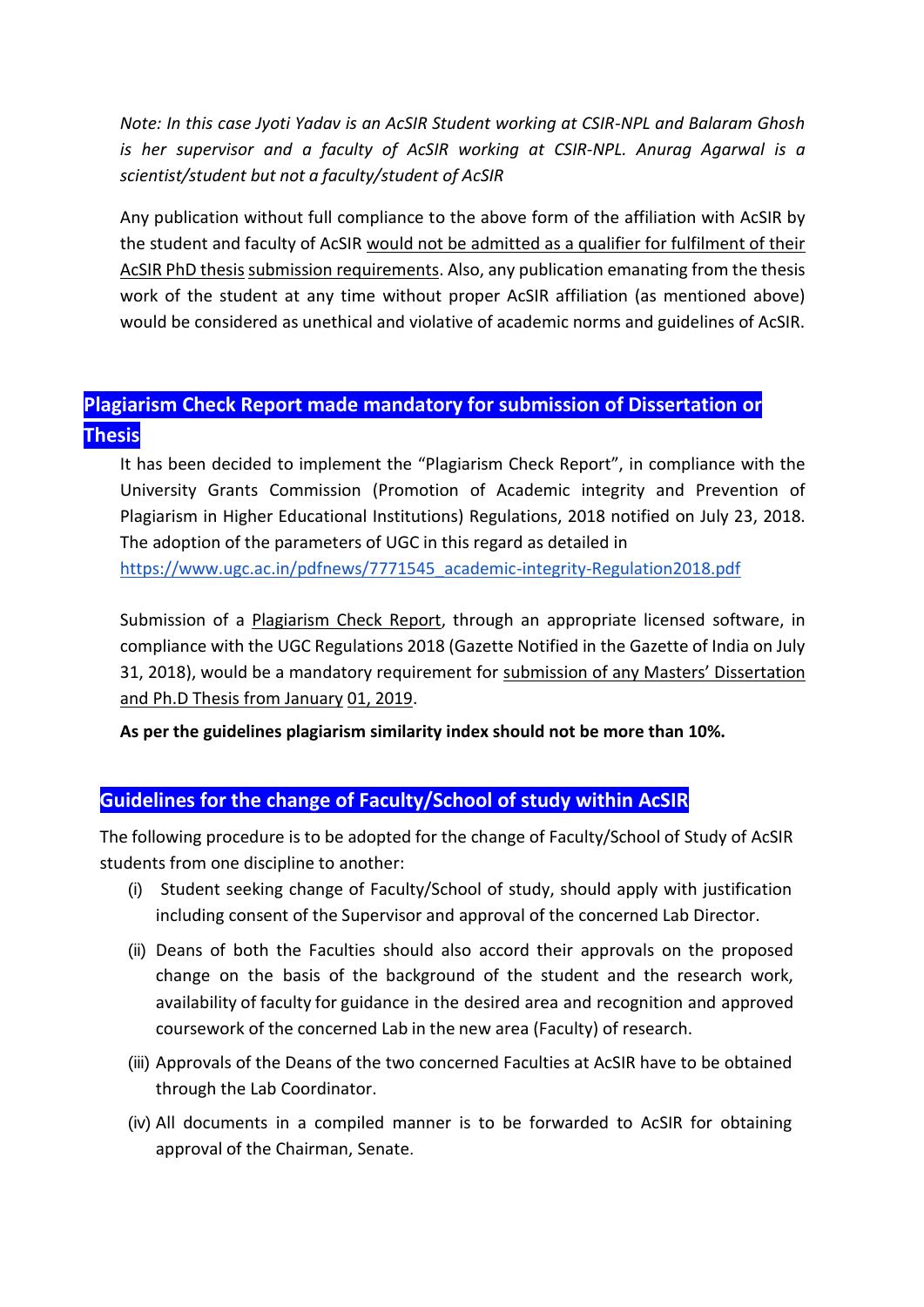## **Guidelines for Change of Ph. D. Supervisor**

- 1. Change of supervisor at a later stage of the student's PhD should be avoided and all attempts should be made to take the relationship to its logical conclusion – namely submission of the thesis. Prior to submission of the application by the student for change of guide, students may discuss the issues with coordinator, AcSIR or Chairman, AcSIR (in case of conflict of interest). The possibility of having the past supervisor continue as a cosupervisor should also be explored. Change of supervisor at a late stage should happen only as the last resort.
- 2. If the student continues with some other supervisor and does not want to use previous work (e.g., start on a new problem), then shall be treated as the normal change of supervisor, the following steps will be taken which can be decided by the institutional AcSIR committee.
	- a. Submission of duly filled request letter for Change of supervisor from student to CSIR-NEERI AcSIR Coordinator per **Annexure 4**.
	- b. In case of conflict of interest, the form can be submitted to Chairman, AcSIR Committee.
- 3. If the student continues in the Institute with some other supervisor and wishes to use some of the past works in his/her thesis, the following steps will be taken:
	- a. A meeting shall be called between the previous supervisor, new supervisor and the student. If they can reach an agreement on use of previous work and role of previous supervisor (including, for example, him/her remaining as a co-supervisor without being an examiner for the thesis), that agreement will be recorded and followed. Due approval of the supervisors shall be taken.
	- b. If the meeting does not result in any agreement, then in the final thesis certificate, contribution of the previous supervisor will be explicitly recorded (e.g., it may be stated that Prof. X was supervisor from date1 to date2, and Prof. Y from date2). If the previous work included in the thesis is substantial, the previous supervisor can also ask to be a co-supervisor, without any administrative rights and without being an examiner for the PhD thesis.
	- c. The application shall then be processed through duly filled **Annexure 5** and **Form 1** for further processing through AcSIR Coordinator.
- 4. Other cases not covered by the above, or any exceptions to the above, or any disputes in implementing these guidelines, will be brought to the AcSIR Cordinator, who will discuss the matter with the institutional AcSIR Committee on case-to-case basis.
- 5. In case of change of supervisor for M.Tech/ MS (Research) thesis shall not normally be submitted earlier than three months and PhD thesis shall not normally be submitted earlier than six months from the date of such change. However, the Dean of the particular discipline shall have the right to waive this requirement if he is satisfied that in spite of the change/addition of supervisor the candidate is ready for submission of the thesis.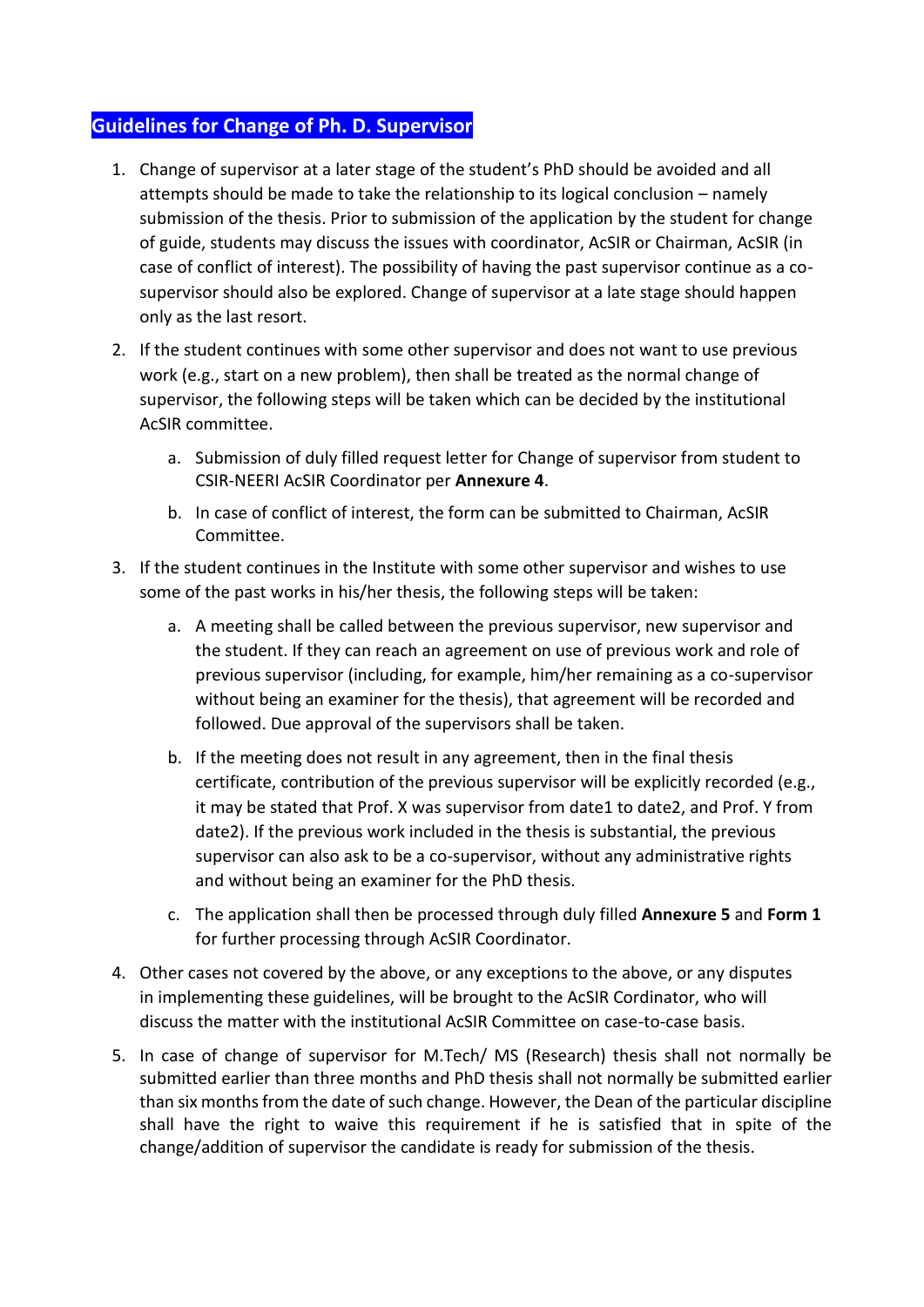### **Guidelines for availing Academic Break**

A provision of a one-time Academic Break has been introduced for all the academic programs (PhD, Masters' and PG Diploma programs) that have a minimum duration of two semesters (one year) with the following guidelines:

- a. Academic Break can only be availed after completion of first semester of any program.
- b. Students pursuing semester-structured programs with maximum duration of 2 years (Masters' degree) or 1 year (PG Diploma), a one-time Academic Break of upto two semesters may be allowed, subject to (i) the program is continued at the concerned Laboratory at the time of the intended resumption of studies after the Academic Break and (ii) the desired courses being offered in the semester of joining after Academic Break.
- c. For PhD programs, including Integrated Masters'-PhD programs (regular or part-time mode) a one- time Academic Break of maximum upto 2 years (4 semesters) would be allowed.
- d. The duration of the academic break period availed by a student will not count towards assessing the residency period spent by him/her in the program.
- e. The semester Tuition Fees payable by the student during his/her academic break would be the same as applicable to him/her during regular semesters of study.
- f. The requests of Academic Break would be considered on a case-to-case basis, based on itsmerit and admissibility.
- g. These provisions would be applicable to the requests received by AcSIR from January 01, 2019 onwards as well as to those students who would remain on Academic Break or who would be beginning the Academic Break w.e.f January 2019 semester onwards.

The student's request for the Academic Break, endorsed by the Supervisor and recommended by the Director of the Lab, should be forwarded by the AcSIR Laboratory Coordinator to the Director, AcSIR

for approval at AcSIR-HQ. However, such request would be considered on a case-to-case basis at AcSIR-HQ and would require approval of the Senate.

## **Continuation of Ph.D. as a Part-time student after completion of all academic requirements**

Provision exists wherein a regular Ph.D. student may be allowed to continue as a "part-time" PhD student for the purpose of writing/submitting his/her thesis. Such cases will only be considered provided the student has completed all the academic requirements, which include fulfillment of the minimum residency period and completion of the comprehensive examination and DAC IV. Such students would have to continue paying the tuition fees till thesis submission and that he/she would have to submit the thesis within the maximum stipulated period as per AcSIR rules. However, Trainee Scientists quitting their CSIR job for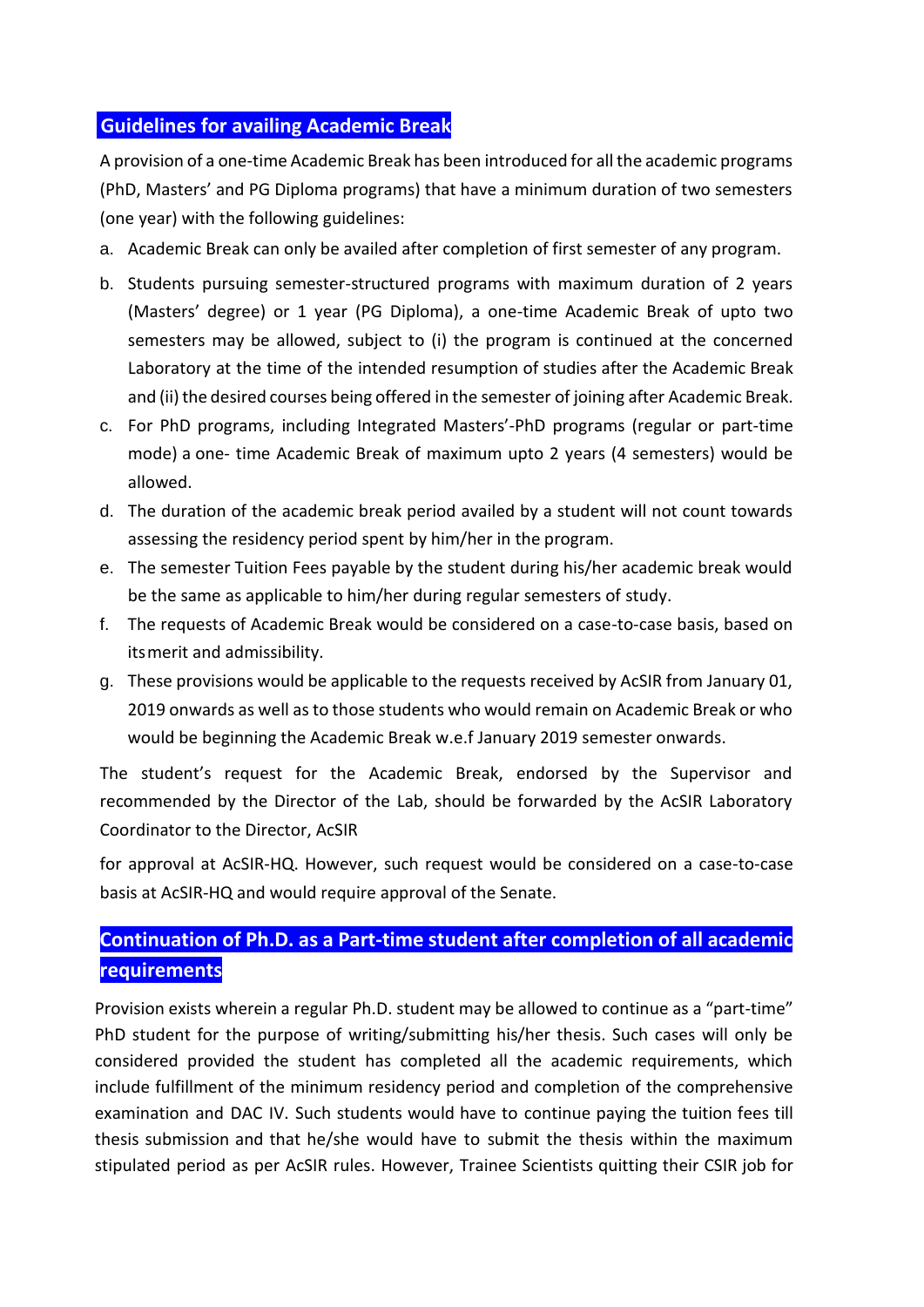taking-up new assignment will not be given this relaxation.

Such requests of the students, endorsed by the Supervisor and recommended by the Director of the Lab, should be forwarded by the AcSIR Laboratory Coordinator to the Director, AcSIR for approval at AcSIR-HQ.

## **Procedure for inter-institutional transfer of AcSIR student (from one CSIR Lab to another)**

The following procedure is to be adopted for the transfer of AcSIR students from one CSIR Laboratory to another:

- (i) Student seeking transfer of Lab should apply to AcSIR through the Laboratory Coordinator with due justification and consent of the current and prospective Supervisors of the respective Labs.
- (ii) Directors of both the Laboratories should accord their approvals on the proposed transfer.
- (iii) All the documents have to be forwarded to the Dean of the concerned Faculty through the AcSIR Laboratory Coordinator, keeping the Coordinator in the receiving Lab in loop, for approval.
- (iv) The student is to submit approval of the funding agency for transfer of the fellowship (after receipt of consent from both the Labs and the Dean of the Faculty).
- (v) Finally, all documents in a compiled manner (along with the approval of the funding agency) is to be forwarded to AcSIR for obtaining approval of the Chairman, Senate and placing the matter for information at the Senate.
- (vi) Any request received at AcSIR without any of the documents/approvals mentioned above, will not be entertained
- (vii) The transfer will be at the risk, cost and responsibility of the student and/or funding agency with respect to fellowship and associated issues.

Furthermore, a student seeking transfer must not resign from his/her affiliation as an enrolled/registered student of AcSIR at the current Laboratory. Resignation implies termination of his/her affiliation with AcSIR whereas transfer is only a change of location/Lab for pursuing the AcSIR degree.

- (v) No such request for change in Faculty/School of study will be allowed after Registration to the PhD program i.e., clearance of the Comprehensive Examination in the original Faculty.
- (vi) Any request received at AcSIR without any of the documents/approvals mentioned above, will not be considered.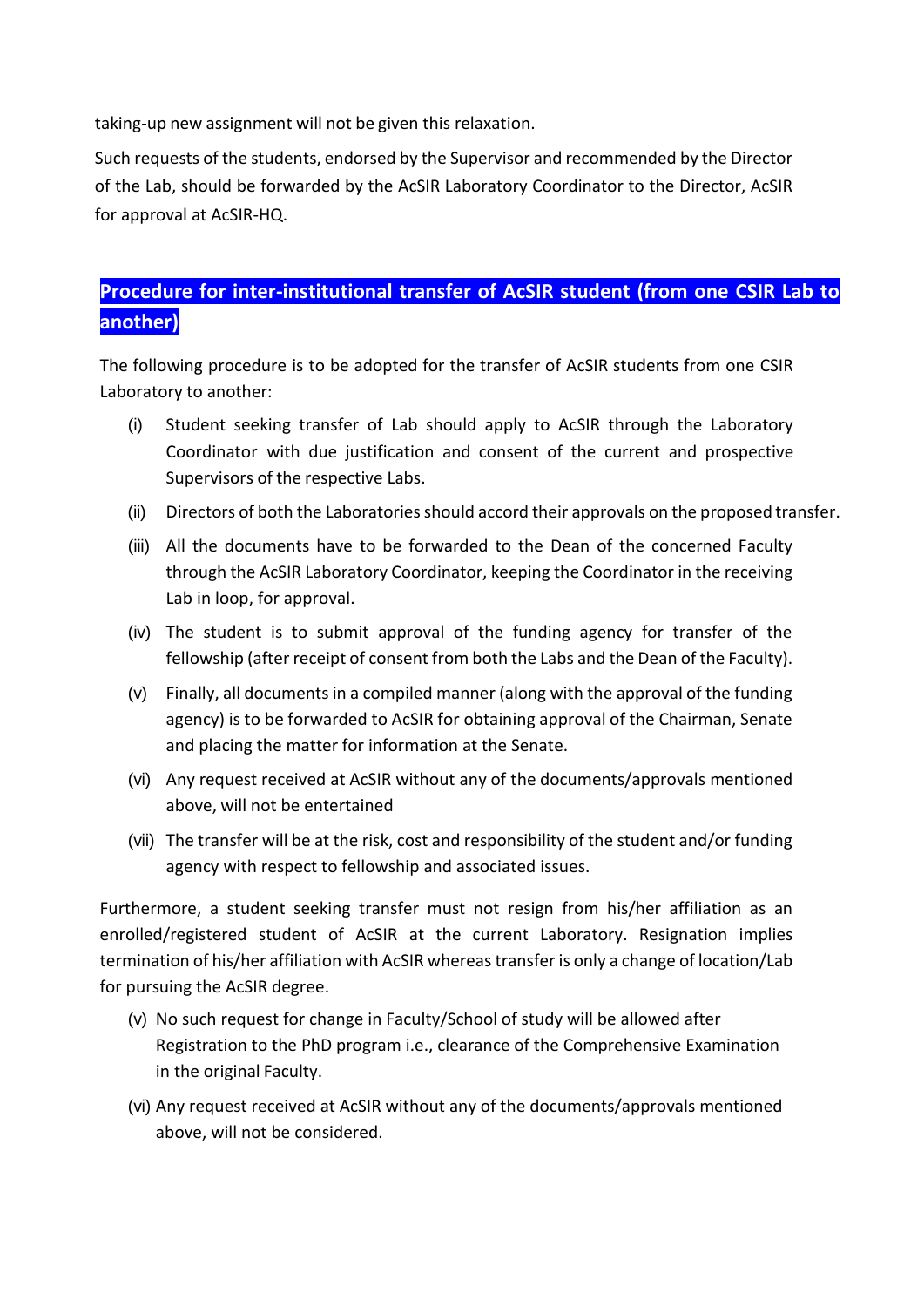## **Guidelines for Societal Project for AcSIR Ph.D.students**

The major objective of the societal project is to create and nurture a sense of social consciousness and responsibility by participation in Science & Technology activities relevant to the nation.

#### Background

The objective of the Academy of Scientific and Innovative Research (AcSIR) is to disseminate advanced knowledge in science and technology, particularly in emerging inter-disciplinary and multi- disciplinary areas to create socially conscious, highest quality personnel. The ultimate aim is to create human resources who will promote research in science and technology having a bearing on social economic, cultural, intellectual and academic welfare of the people of our nation. Keeping this in view AcSIR has mandated that students aspiring to obtain a Ph.D. degree from the academy undertake a 6-8 weeks project concerned with societal/rural issues underthe (4credits). The premise ofthis course is aspiration of inclusive growth and improved quality of lives of the fellow underprivileged Indians through S&T interventions that are socially and economically relevant.

#### Societal Project focus areas

The two major focus areas of Societal program are to enhance income and to improve the quality of life of the fellow underprivileged Indians. Some typical examples are as the following:

#### *Enhancing Income of the downtrodden*

- Value added Agriculture
- Waste to Wealth
- $\triangleright$  Energy efficiency

*To Improve Quality of Life*

- $\triangleright$  Low cost housing
- $\triangleright$  Affordable health care
- $\triangleright$  Potable Water supply
- $\triangleright$  Sustainable energy
- $\triangleright$  Means of protecting environment

#### Broad Guidelines for undertaking the Societal project

- Students shall select a scientific topic of social relevance and aligned with the focus areas of the Societal program and studying the problem in detail.
- Students shall try to find out solutions which are techno-commercially viable and have the potential to be scaled up to reach out to uplift the life of millions**.**
- It shall not be a mandatory requirement to live and work in the targeted areas, however, the ultimate objective of addressing societal problems shall not be compromised.
- The students shall select the project and the target area in consultation with his/her DAC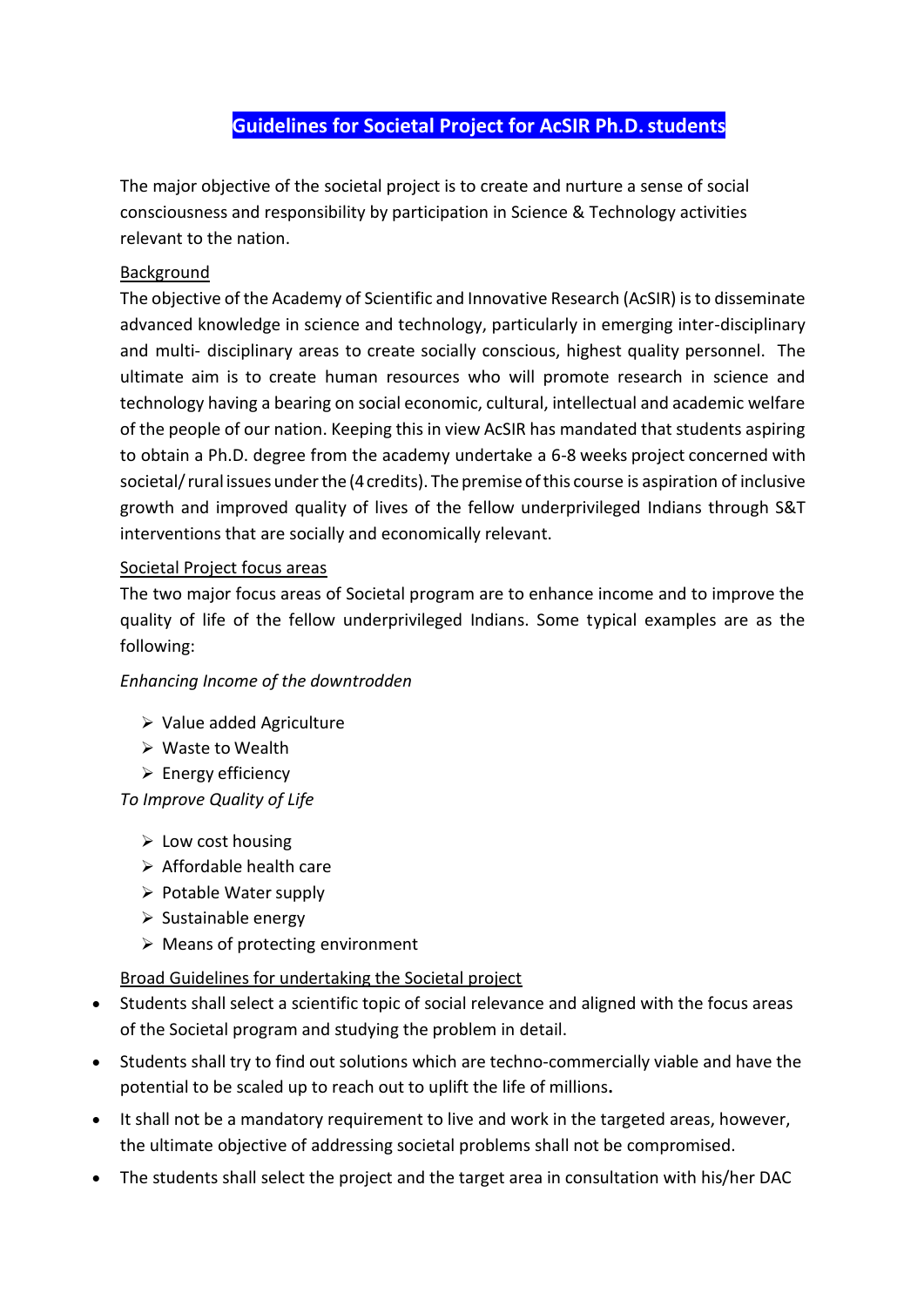members.

- Students can participate in a societal project either in his/ her Institute or any other CSIR institute.
- In case the student wants to do the project in any other CSIR Institute, he/she should send a request to the coordinator of his/ her laboratory forwarded through the thesis supervisor well in advance. The

Coordinator in turn shall forward the request after taking the approval of the Director to the coordinator of the laboratory where the project is intended to be undertaken.

- The coordinator of the laboratory where the project will be undertaken shall obtain an approval from the Director of the laboratory which shall then be communicated to the student through the coordinator of the student's parent Institute.
- The Institute where the project is to be undertaken shall provide all necessary infrastructural facilities and extend all possible help and cooperation to facilitate the student to complete the project.
- After carrying out the project, the student should submit a report and give a presentation highlighting the observations/results of the project and provide recommendations (if any). This will be reviewed by the DAC and the thesis supervisor (who is a member of DAC).
- In case the project was undertaken in other Institutes, the supervisor with whom the project was undertaken shall also be a member of the committee reviewing the project.
- The DAC can approve or ask for modification, if they are not satisfied with the report or Presentation. The committee may recommend re-submission of the project at most once after incorporating the suggestions made by the committee for evaluation.
- It is encouraged that the student prepares a shorter version of the report for societal usage highlighting the objectives of the project, observations and recommendations (if any). Such reports may be sent to the relevant officers (District magistrate/ BDO's etc) of the target area for information if felt necessary only after the approval of the Director(s) of the student's host Institute and where the student has undertaken the project work. Host Institute is expected to translate the short report into different regional languages that are spoken locally.

## **Grievance Redressal of the Students**

The first level of grievance redressal for the AcSIR students is the CSIR Laboratory where student is enrolled for his academic program. The students are required to contact their AcSIR Laboratory Coordinator for redressal of their grievance, who in his wisdom would get it resolved from the concerned authorities at the CSIR Laboratory or AcSIR-HQ, as the case may be. Depending on the nature of grievance it can also be addressed to the Academic committee of the CSIR-NEERI

In case the student feels that his grievance has not been addressed/resolved to his satisfaction,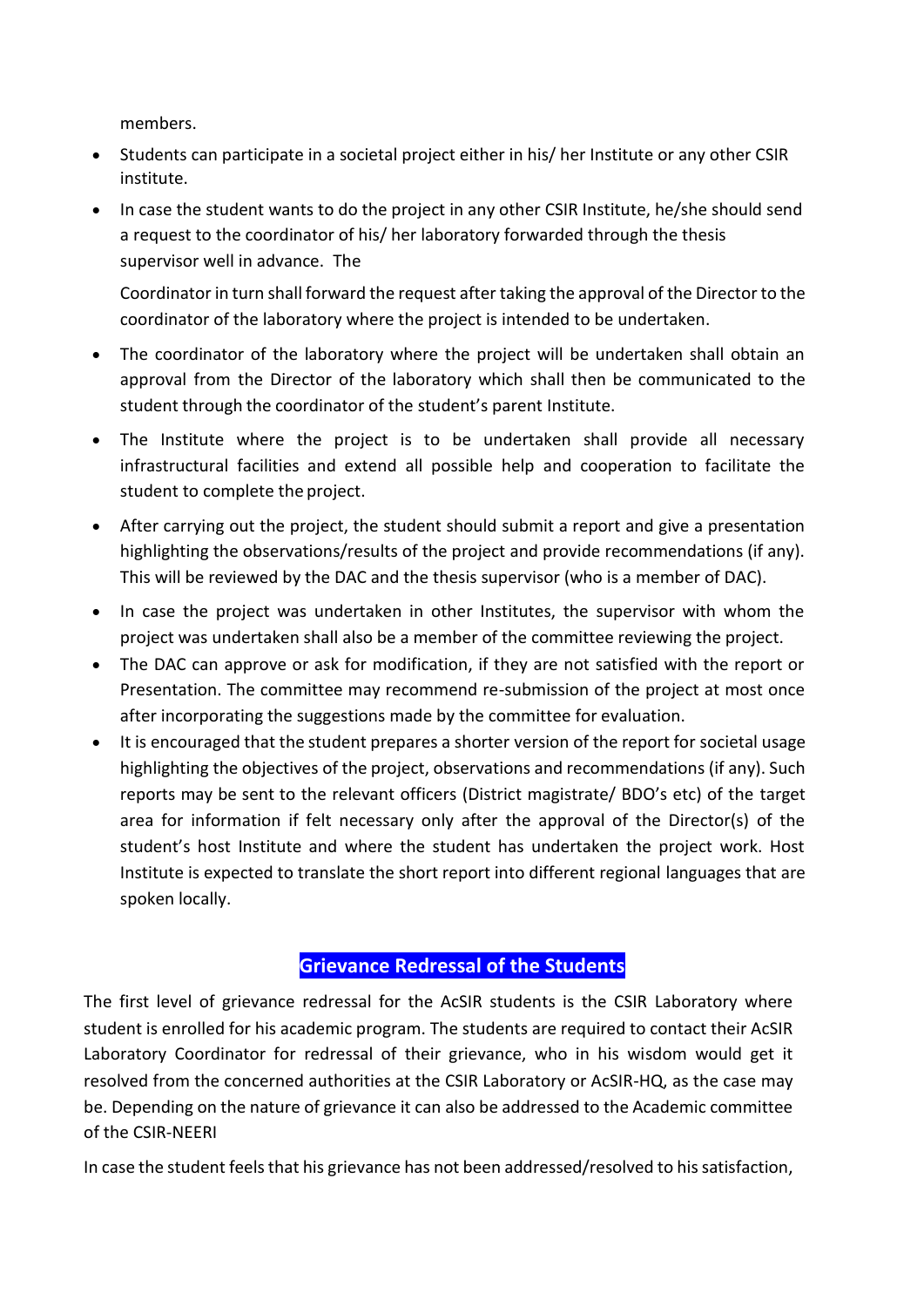s/he may e-mail the following functionaries at AcSIR-HQ (with a cc to his Laboratory Coordinator), depending on the nature of their grievance:

Associate Director - Student Affairs): Prof. Ajay Dhar (ad\_studentaffairs@acsir.res.in) Associate Director - Academics: Prof. K. Ravikumar [\(ad\\_academic@acsir.res.in\)](mailto:ad_academic@acsir.res.in) Senior Manager: Ms. Arpita Sengupta (arpita.acsir@acsir.res.in)

Manager: Mr. Ashwini Mishra (ashwini@acsir.res.in)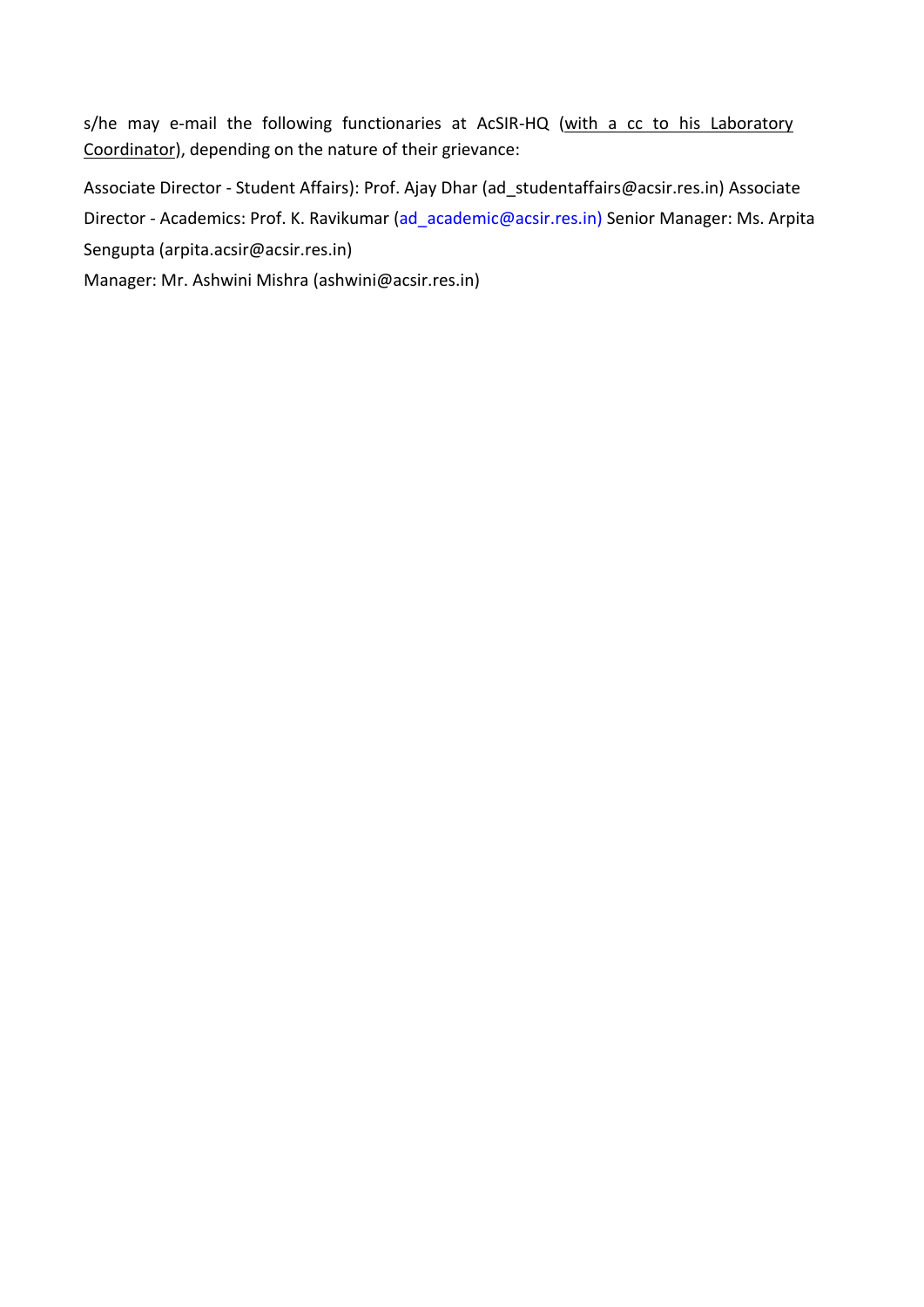

## **Format for Doctoral Advisory Committee Formation Note**

## [Department Name]

Date: \*\*/\*\*/\*\*

#### **Subject: Constitution of Doctoral Advisory Committee (DAC) for Ph.D. Program under AcSIR ………….Registration**.

[Student Name] has joined Ph.D. program at CSIR-NEERI in [session-year] under AcSIR [faculty of  $\frac{\text{study}}{\text{study}}$  (Ph.D. Enrolment No.:  $\frac{********}{*}$ ). The candidate will be working on [Research topic] under my guidance.

For this purpose, it is proposed to constitute DAC as per AcSIR guidelines.

#### **The DAC should have following members:** …………………………… ………

Thesis supervisor(s), who shall also be the Convener.

Two members from the same research area as recommended by the supervisor(s)

One member nominated by the Director of the Institute from different field ofresearch.

The Director is requested to kindly approve the constitution of DAC consisting of following members and nominate one member for the DAC from different field of research. Suggested Members from Ph.D. Supervisor:

- 1) [<mark>1<sup>st</sup> Member</mark>]
- 2) [<mark>2<sup>nd</sup> Member</mark>]
- 3) 3<sup>rd</sup> member nominated by Director from different field of research: \_\_\_\_\_\_\_\_\_\_\_\_\_\_\_

[Name of Supervisor] Ph.D. Supervisor .

Scientist & Head

AcSIR Coordinator

**DIRECTOR**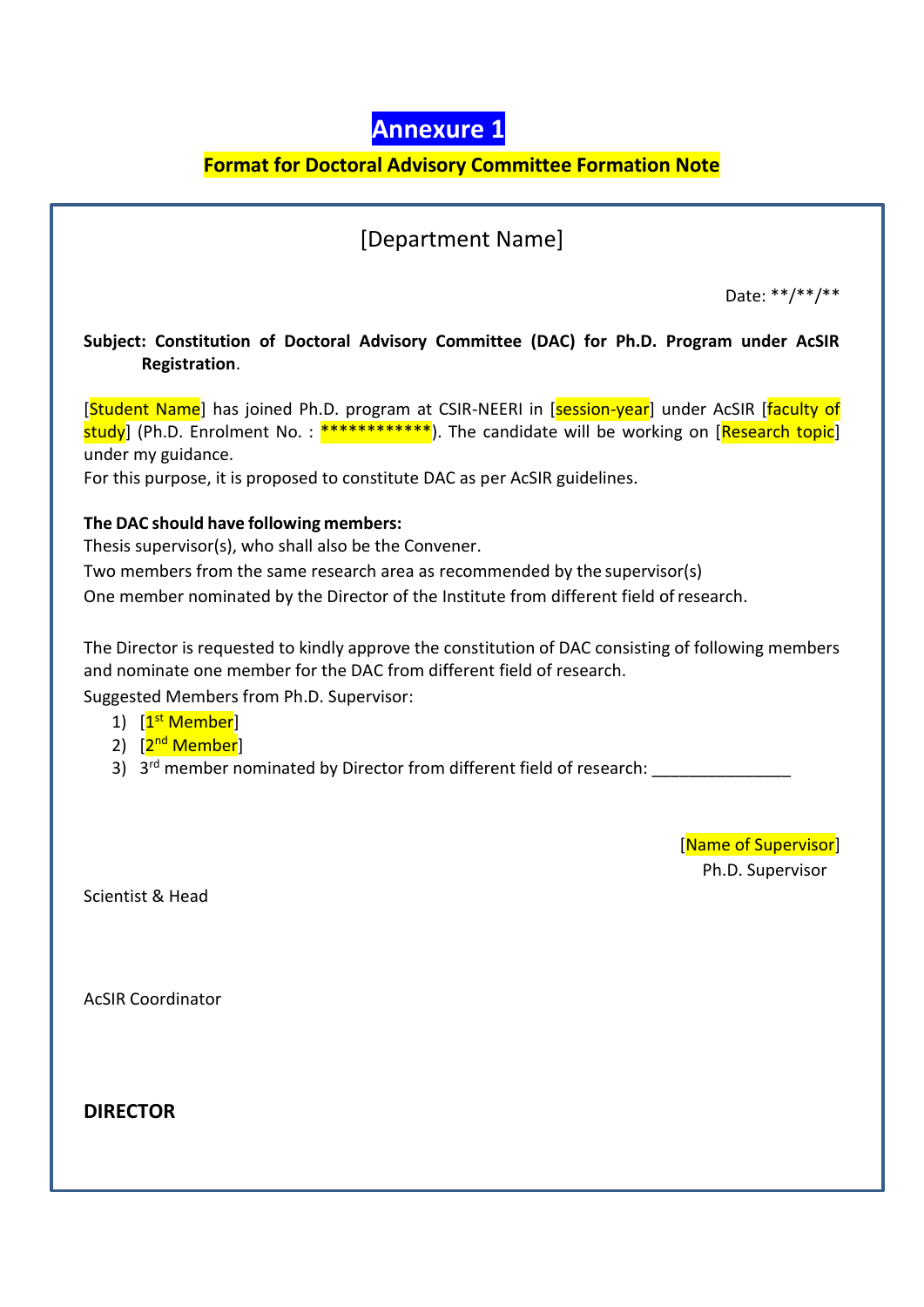# **Annexure 2**

## **Format for Comprehensive Exam Approval Note**

[Department Name]

Date: \*\*/\*\*/\*\*

#### Subject: Approval for Comprehensive Exam Board for Ph.D. Program under AcSIR Registration.

[Student Name] has enrolled as Ph.D. candidate under AcSIR [faculty name] program in [session-year] (Ph.D. Enrolment No.: \*\*\*\*\*\*\*\*\*\*\*\*\*). The candidate will be working on [research topic] under my guidance. S/he has successfully completed her/his credit requirement and DAC 1, hence eligible for appearing in comprehensive exam.

Approved DAC Members:

- 1) [  $1<sup>st</sup>$  Member ]-Member nominated by Director from different field of research.
- 2) [<mark>2<sup>nd</sup> Member</mark>]
- 3) [<mark>3<sup>rd</sup> Member</mark>]

As per the AcSIR guidelines, Director/ Director Nominee chairs the comprehensive exam committee board. For this purpose, Director is requested to suggest Scientist to chair CEC Board.

**Director / Director's Nominee: \_\_\_\_\_\_\_\_\_\_\_\_\_\_\_\_\_\_\_**

[Name of Supervisor]

Ph.D. Supervisor .

Scientist & Head

AcSIR Coordinator

**DIRECTOR**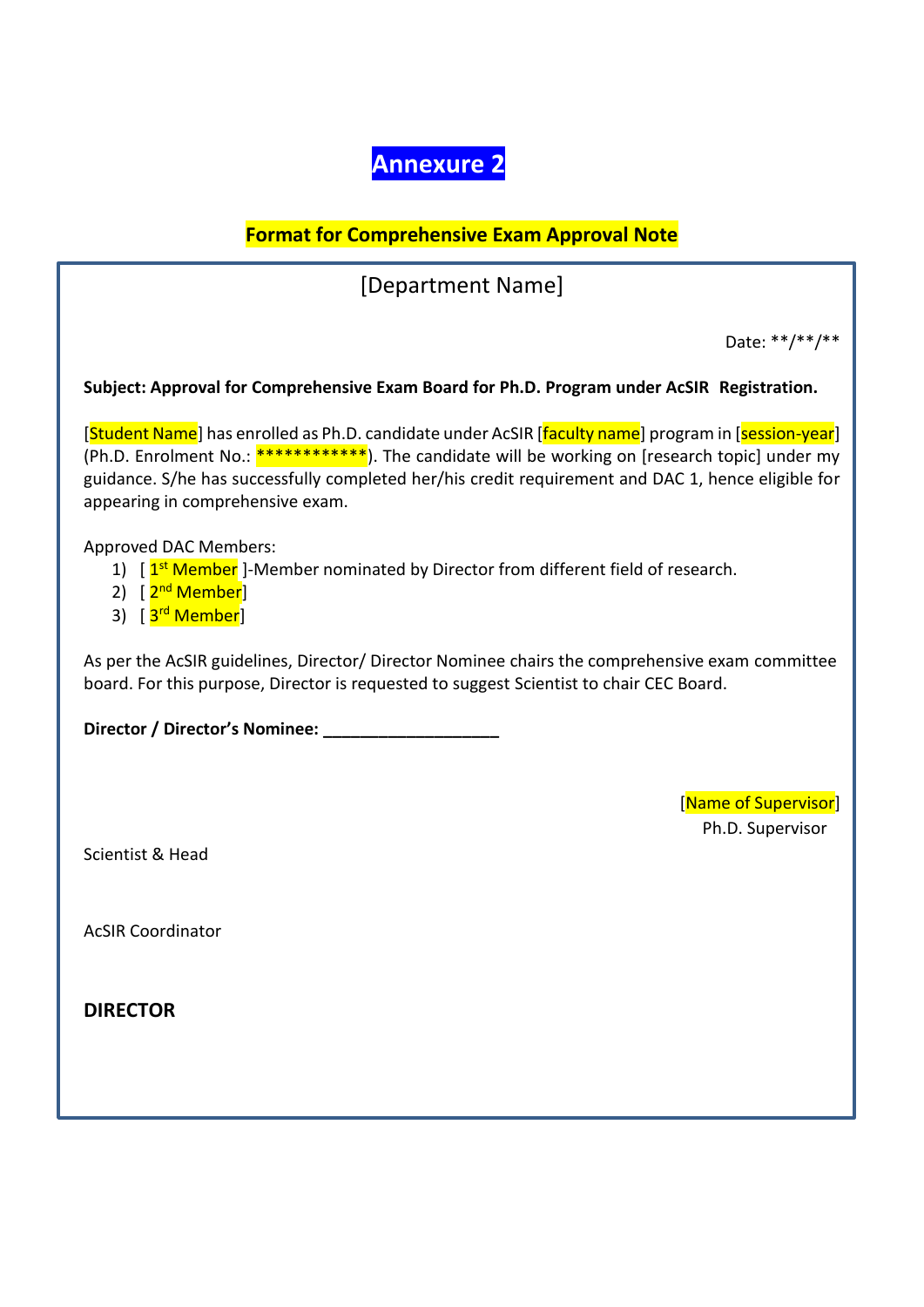# **Annexure 3**

## **Checklist for Ph.D. Thesis Submission Documents:**

### **List of documents to be submitted to the AcSIR Laboratory Coordinator for further processing at AcSIR-HQ are:**

- 1. Thesis Submission Checklist (In excel format)
- 2. Plagiarism Check Report
- 3. All Grade cards
- 4. DAC Reports including Comprehensives Report
- 5. Societal Project report.
- 6. Project proposal and Review Article
- 7. List of Publication Semester wise
- 8. Synopsis of Thesis (Summary of work done)
- 9. Thesis Board (along with consent of examiners)
- 10.Tuition fees submission details (with documentary evidence)
- 11.Thesis submission fee details (with documentary evidence)
- 12.Copy of any additional approval sought from AcSIR (Change in supervisor, academic break, etc)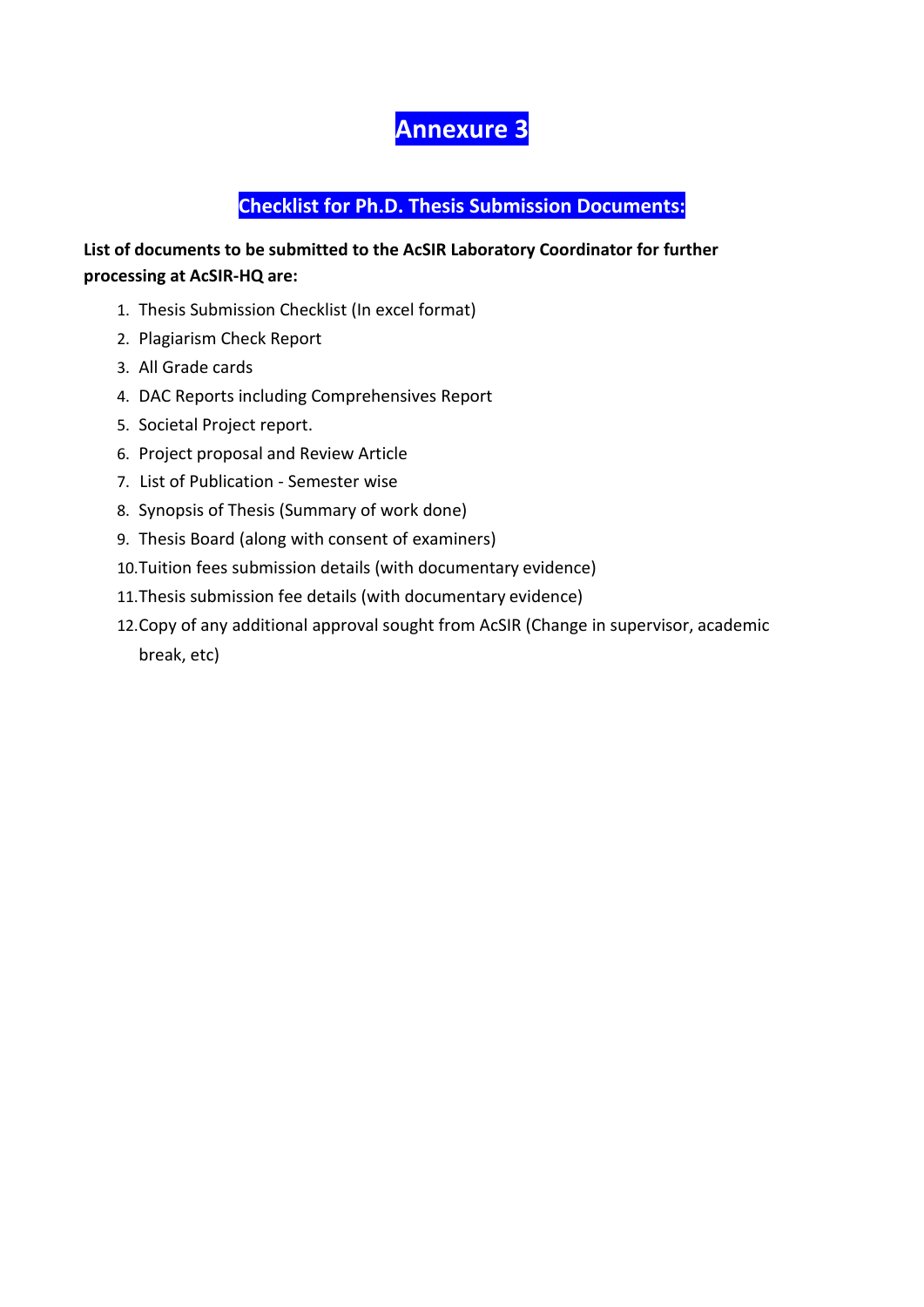

**ACADEMY OF SCIENTIFIC AND INNOVATIVE RESEARCH**

*(An Institution of National Importance by an Act of Parliament)*

#### **APPLICATION FOR CHANGE OF SUPERVISOR/CO-SUPERVISOR**

| Name of the student:           | Faculty:                                       | Engineering/Science |
|--------------------------------|------------------------------------------------|---------------------|
| <b>Name of Laboratory:</b>     | <b>Joining Session</b>                         |                     |
| <b>Registration No:</b>        | Name of the Present<br><b>Supervisor</b>       |                     |
| <b>Date of Registration:</b>   | Name of the Present Co-<br>Supervisor (if any) |                     |
| <b>Reason for Change of</b>    |                                                |                     |
| <b>Present Supervisor/Co-</b>  |                                                |                     |
| <b>Supervisor</b>              |                                                |                     |
| Revised/New topic of the       |                                                |                     |
| <b>Thesis</b>                  |                                                |                     |
| <b>Particulars of Proposed</b> |                                                |                     |
| Supervisor/Co-supervisor       |                                                |                     |
| (s)                            |                                                |                     |
| What technical and             |                                                |                     |
| scientific benefit is          |                                                |                     |
| envisaged with the new         |                                                |                     |
| supervisor/Co-supervisor?      |                                                |                     |

**I, hereby, acknowledge forfeit of financial support offered by my present supervisor including, all IPR or publication issues.**

**(Signature of the Student with date)**

**I have no objection to Change of Supervisor/ Co-Supervisor** 

**(Signature of present supervisor/Co-supervisor with date)**

**The area of student matches with my expertise and I am willing to guide the student.**

**(Signature of proposed supervisor/Co-supervisor with date)**

**Recommended/Not recommended** 

**(Signatures of AcSIR Coordinator** 

**in consultation with AcSIR Committee)**

**Endorsed by Chairman AcSIR Committee**

**Approved/Not approved** 

**Dean (AcSIR)**

**Chairman, AcSIR Senate**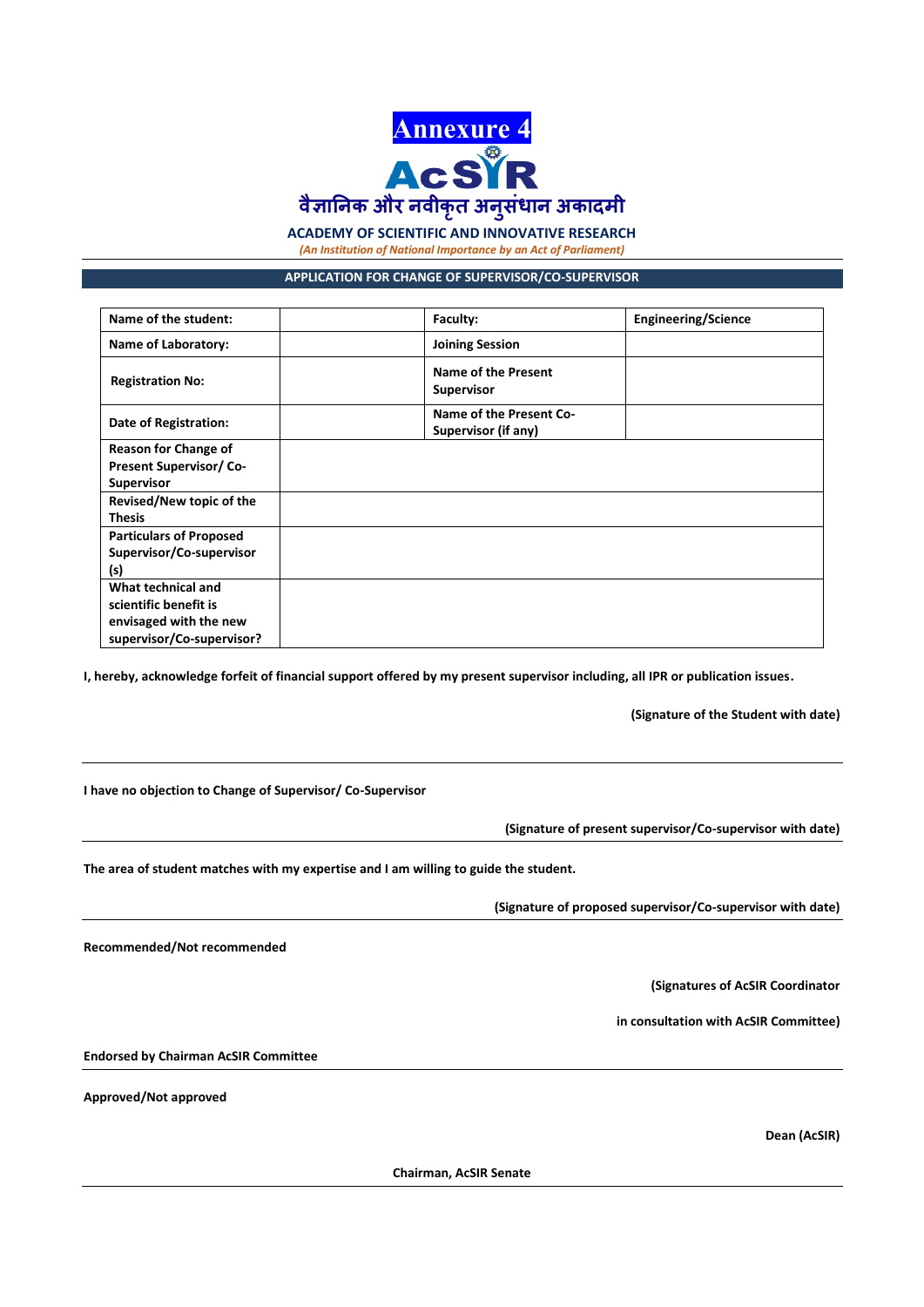

#### **ACADEMY OF SCIENTIFIC AND INNOVATIVE RESEARCH**

*(An Institution of National Importance by an Act of Parliament)*

**REQUEST FOR CHANGE OF SUPERVISOR/CO-SUPERVISOR**

| Name of the student:                                                                               | Faculty:                                        | <b>Engineering/Science</b> |
|----------------------------------------------------------------------------------------------------|-------------------------------------------------|----------------------------|
| <b>Name of Laboratory:</b>                                                                         | <b>Joining Session</b>                          |                            |
| <b>Registration No:</b>                                                                            | <b>Name of the Present</b><br><b>Supervisor</b> |                            |
| Date of Registration:                                                                              | Name of the Present Co-<br>Supervisor (if any)  |                            |
| <b>Topic of the Thesis</b>                                                                         |                                                 |                            |
| Details of Work carried till<br>date in bullets (Also fill<br>Form $-1$ )                          |                                                 |                            |
| <b>Reason for Change of</b><br><b>Present Supervisor/Co-</b><br><b>Supervisor</b>                  |                                                 |                            |
| <b>Particulars of Proposed</b><br>Supervisor/Co-supervisor<br>(s)                                  |                                                 |                            |
| What technical and<br>scientific benefit is<br>envisaged with the new<br>supervisor/Co-supervisor? |                                                 |                            |

**I, hereby, acknowledge forfeit of financial support offered by my present supervisor including, all IPR or publication issues.**

**(Signature of the Student with date)**

**I have no objection to Change of Supervisor/ Co-Supervisor** 

**(Signature of present supervisor/Co-supervisor with date)**

**The area of student matches with my expertise and I am willing to guide the student.**

**(Signature of proposed supervisor/Co-supervisor with date)**

**Recommended/Not recommended** 

**(Signatures of AcSIR Coordinator** 

**in consultation with AcSIR Committee)**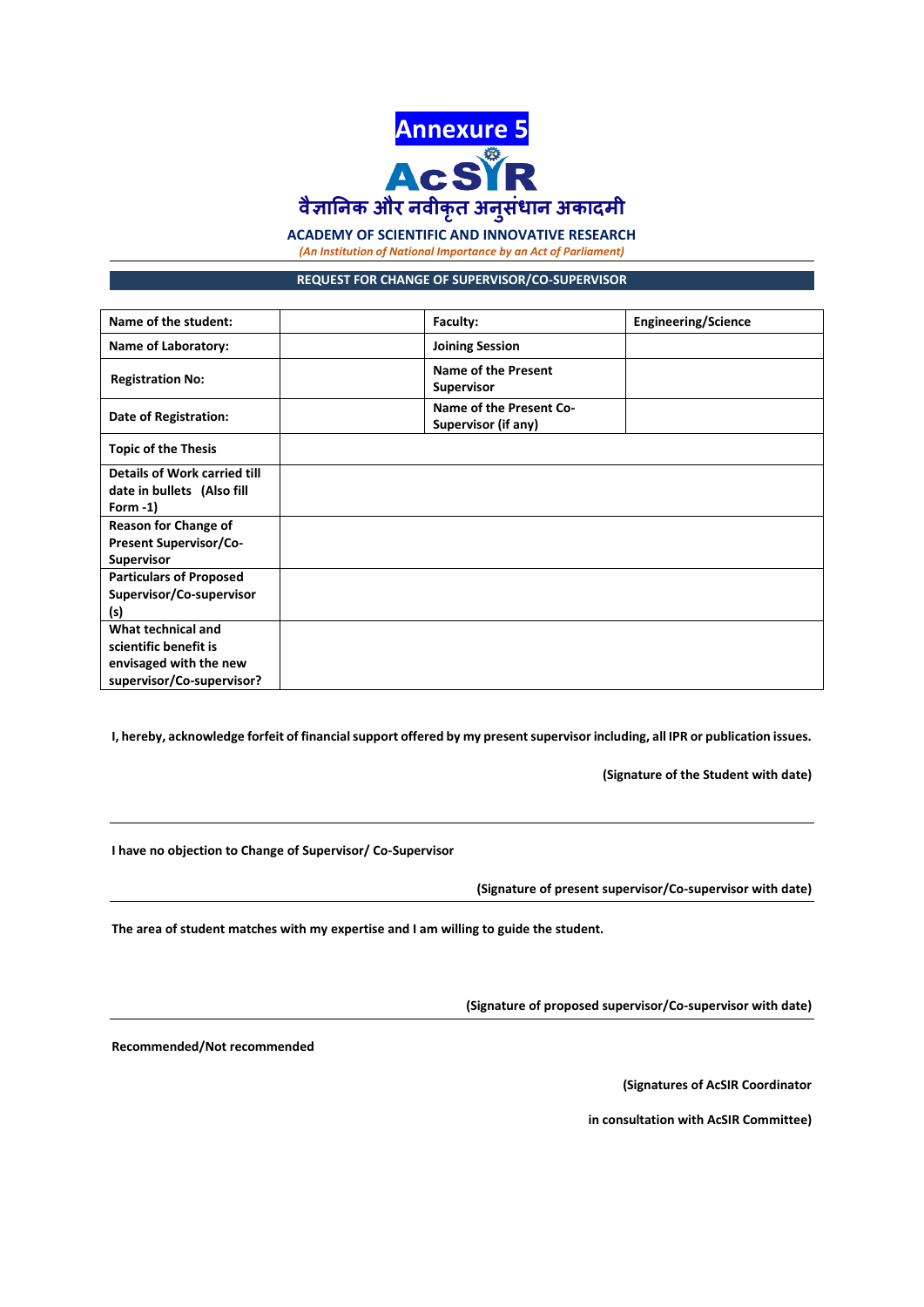**Approved/Not approved** 

**Dean (AcSIR)**

**Chairman, AcSIR Senate**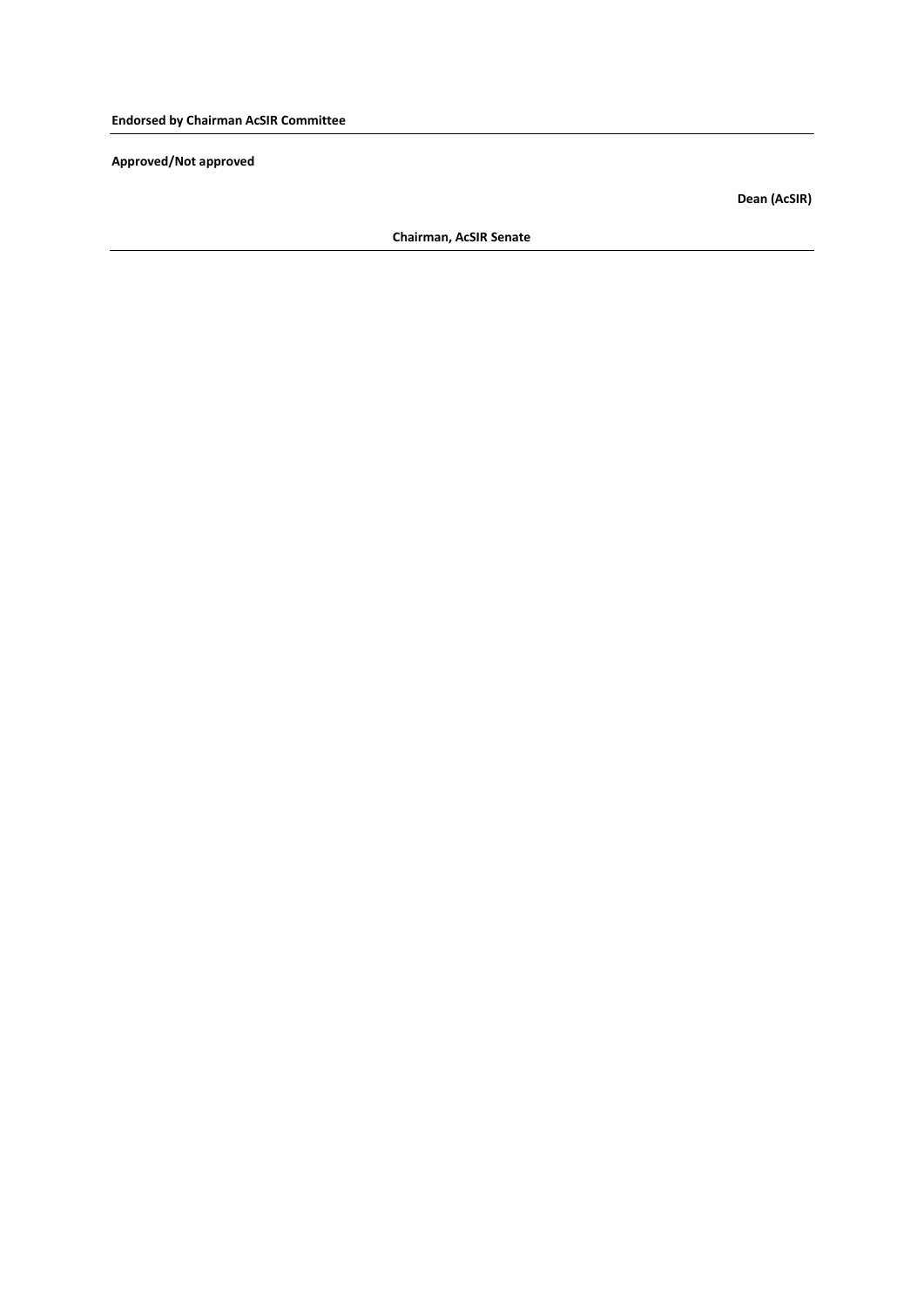

| Sr.       | <b>Thesis Objectives</b> | <b>Work Progress</b> | Remark by the present |
|-----------|--------------------------|----------------------|-----------------------|
| <b>No</b> |                          |                      | supervisor*           |
|           |                          |                      |                       |
|           |                          |                      |                       |
| 3         |                          |                      |                       |
| 4         |                          |                      |                       |
| 5         |                          |                      |                       |

\*This can be obtained during the meeting between the previous supervisor, new supervisor and the student.

**(Signature of the Student with date)**

**(Signature of present supervisor/Co-supervisor with date)**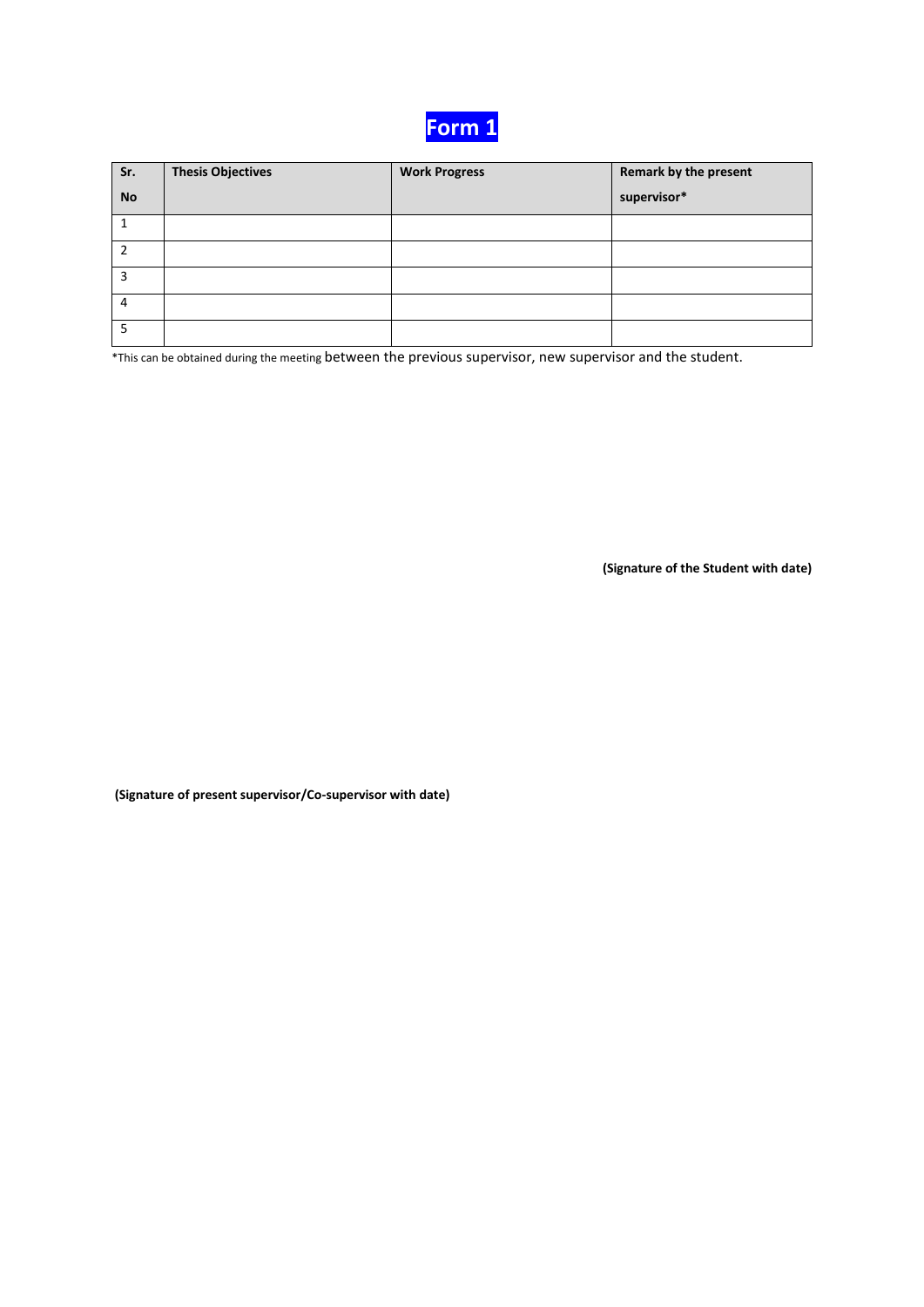**Annexure 6**

# **Template for Research Proposal**

A research proposal for a Ph.D. application should help you to discover your Ph.D. potential. Hence the research proposal that you submit should be well thought-out and achievable. It also gives you a sense of the self-study that is an essentially component of doctoral research.

A good research proposal should ideally include the following:

## 1. Working title:

The title should reflect the main idea of a research in a simple or non-complicated way. It may contain a main title and a sub-title

## 2. Introduction (200 words)

Elucidate what excites you about this research, what is the problem that needs study, why this research is important, and what is the existing state of knowledge on this topic. Identify the historical and contemporary backdrop of the problem you are interested in.

## 3. Background / Context and Literature Review (500 words)

Briefly outline the academic context within which your proposed research is located. This can include both theoretical and empirical context. This involves a critical review and understanding of the existing theoretical and/or empirical literature (/s).

This section should show the extent to which your proposed Ph.D. research makes a contribution to a particular field; what is the addition to knowledge and understanding that can be achieved by your research. Introduce the issues that the research will address, research gaps, and explain why your topic is important and worth researching. This is the rationale or motivation for your thesis. You should clearly demonstrate a problem that needs explanation or understanding through research.

If relevant, identify the geographical, socio-cultural, political, economic, or spatio-temporal context of your work? Where do you plan to undertake this study? What is interesting about the location and the people / community you are interested in? What is the uniqueness of your field site and location?

Define any terms and concepts you propose to use.

## 4. Research Questions or Aims (200 words)

Specify your research questions and objectives. If possible provide a central or overarching question and objectives and a few sub-questions and objectives. The research objectives should draw from and relate to your research questions